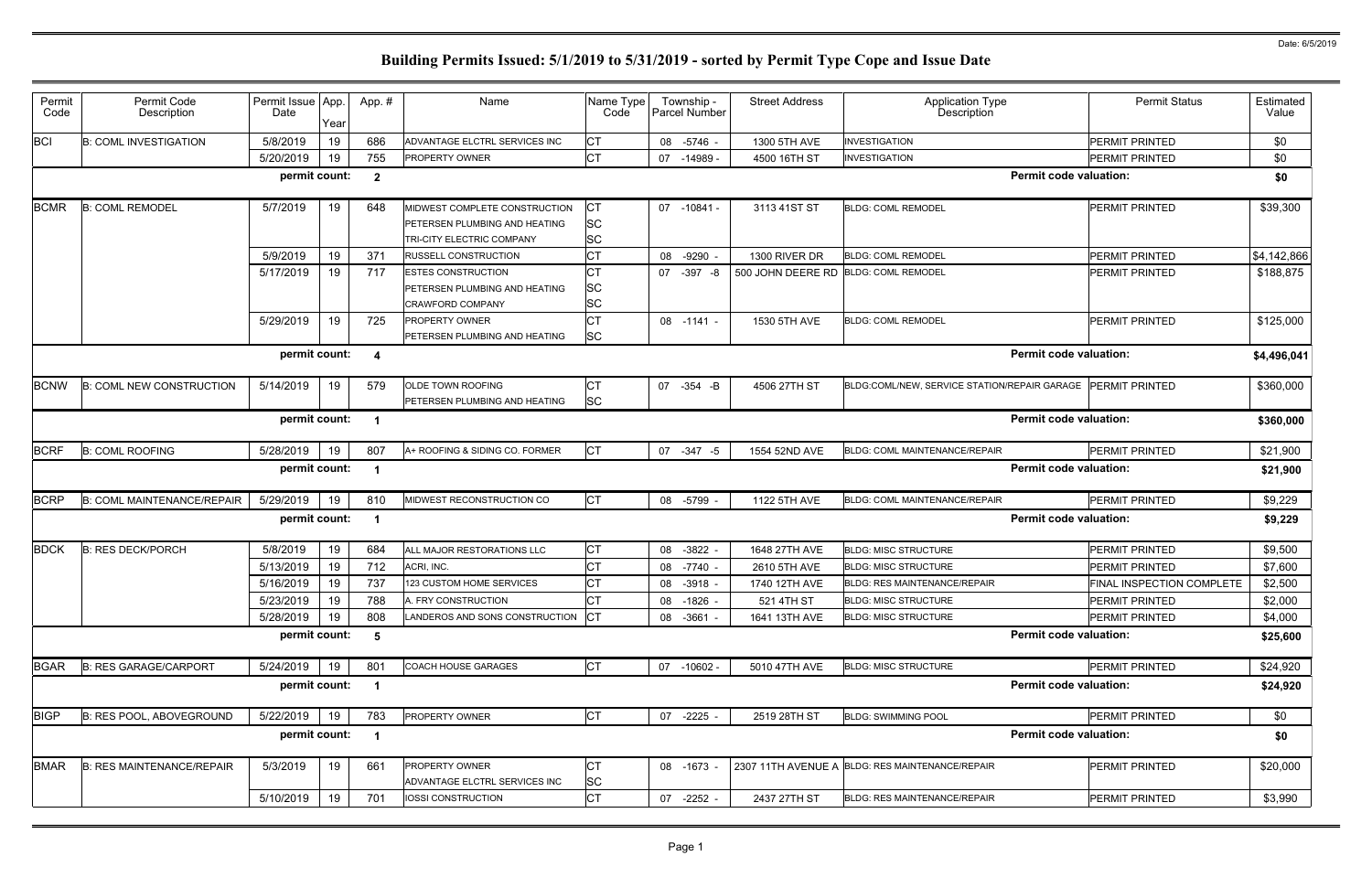| Permit<br>Code | Permit Code<br>Description       | Permit Issue App.<br>Date | Year | App.# | Name                           | Name Type<br>Code | Township -<br><b>Parcel Number</b> | <b>Street Address</b>                 | <b>Application Type</b><br>Description           | <b>Permit Status</b>  | Estimated<br>Value |
|----------------|----------------------------------|---------------------------|------|-------|--------------------------------|-------------------|------------------------------------|---------------------------------------|--------------------------------------------------|-----------------------|--------------------|
| <b>BMAR</b>    | <b>B: RES MAINTENANCE/REPAIR</b> | 5/13/2019                 | 19   | 711   | <b>REUTHER CONSTRUCTION</b>    | <b>CT</b>         | 08 -4121                           | 1724 13TH AVE                         | <b>BLDG: RES MAINTENANCE/REPAIR</b>              | <b>PERMIT PRINTED</b> | \$2,200            |
|                |                                  | 5/14/2019                 | 19   | 728   | <b>BILL'S HOME IMPROVEMENT</b> | <b>CT</b>         | 07 -11828 -                        | 3524 32ND AVE                         | <b>BLDG: RES MAINTENANCE/REPAIR</b>              | <b>PERMIT PRINTED</b> | \$14,450           |
|                |                                  | 5/16/2019                 | 19   | 744   | PROPERTY OWNER                 |                   | 08 -2929                           | 1034 17TH AVE                         | <b>BLDG: RES MAINTENANCE/REPAIR</b>              | <b>PERMIT PRINTED</b> | \$2,860            |
|                |                                  | 5/16/2019                 | 19   | 739   | MIDWEST RECONSTRUCTION CO      | <b>CT</b>         | $-6650$<br>08                      |                                       | 2958 11TH AVENUE B BLDG: RES MAINTENANCE/REPAIR  | <b>PERMIT PRINTED</b> | \$1,830            |
|                |                                  | 5/24/2019                 | 19   | 799   | WINDOW WORLD OF DAVENPORT      | <b>CT</b>         | 08 -1999                           | 1814 16TH AVE                         | <b>BLDG: RES MAINTENANCE/REPAIR</b>              | <b>PERMIT PRINTED</b> | \$2,360            |
|                |                                  | 5/24/2019                 | 19   | 800   | WINDOW WORLD OF DAVENPORT      | <b>CT</b>         | 08 -3526                           |                                       | 1002 25TH AVENUE CTBLDG: RES MAINTENANCE/REPAIR  | <b>PERMIT PRINTED</b> | \$4,198            |
|                |                                  | 5/28/2019                 | 19   | 803   | SEDLOCK INC                    | <b>CT</b>         | 07 -5663                           | 2416 44TH ST                          | <b>BLDG: RES MAINTENANCE/REPAIR</b>              | <b>PERMIT PRINTED</b> | \$7,000            |
|                |                                  | 5/31/2019                 | 19   | 849   | PROPERTY OWNER                 | <b>CT</b>         | 07<br>-10819 -                     | 4616 47TH ST                          | <b>BLDG: RES MAINTENANCE/REPAIR</b>              | <b>PERMIT PRINTED</b> | \$2,700            |
|                |                                  | 5/31/2019                 | 19   | 844   | IOSSI CONSTRUCTION             | <b>CT</b>         | 07 -13571 -9                       | 21 THORNWOOD CT                       | <b>BLDG: RES MAINTENANCE/REPAIR</b>              | <b>PERMIT PRINTED</b> | \$5,763            |
|                |                                  | 5/31/2019                 | 19   | 845   | <b>IOSSI CONSTRUCTION</b>      | <b>CT</b>         | 07<br>-13572 -5                    | 10 THORNWOOD CT                       | <b>BLDG: RES MAINTENANCE/REPAIR</b>              | <b>PERMIT PRINTED</b> | \$6,679            |
|                |                                  | 5/31/2019                 | 19   | 850   | FELDCO FACTORY DIRECT LLC      | СT                | 07 - 574 - 2                       | 3615 19TH AVE                         | <b>BLDG: RES MAINTENANCE/REPAIR</b>              | <b>PERMIT PRINTED</b> | \$1,550            |
| permit count:  |                                  |                           |      | 13    |                                |                   |                                    |                                       | <b>Permit code valuation:</b>                    |                       | \$75,580           |
| <b>BRI</b>     | <b>B: RES INVESTIGATION</b>      | 5/20/2019                 | 19   | 766   | PROPERTY OWNER                 | <b>CT</b>         | 08 -6316 -                         | 937 25TH ST                           | <b>INVESTIGATION</b>                             | <b>PERMIT PRINTED</b> | \$0                |
|                |                                  | permit count:             |      |       |                                |                   |                                    |                                       | <b>Permit code valuation:</b>                    |                       | \$0                |
| <b>BRML</b>    | <b>B: RES REMODEL</b>            | 5/1/2019                  | 19   | 647   | <b>TERRELL PFAFF</b>           |                   | 07 -7789 -2                        | 4020 36TH AVENUE CT BLDG: RES REMODEL |                                                  | <b>PERMIT PRINTED</b> | \$16,959           |
|                |                                  |                           |      |       | KOEHLER ELECTRIC INC, J W      | SC                |                                    |                                       |                                                  |                       |                    |
|                |                                  | 5/22/2019                 | 19   | 784   | <b>MAINTENANCE PRO TEAM</b>    | СT                | 08 -4998                           | 735 13TH ST                           | <b>BLDG: RES REMODEL</b>                         | <b>PERMIT PRINTED</b> | \$20,000           |
|                |                                  | 5/30/2019                 | 19   | 834   | LARSEN KLAUER BUILDERS LTD     | <b>CT</b>         | $07 - 1210$                        | 3018 TUDOR CT                         | <b>BLDG: RES REMODEL</b>                         | <b>PERMIT PRINTED</b> | \$29,000           |
|                |                                  | permit count:             |      | -3    |                                |                   |                                    |                                       | <b>Permit code valuation:</b>                    |                       | \$65,959           |
| <b>BRRF</b>    | <b>B: RES ROOFING</b>            | 5/1/2019                  | 19   | 644   | <b>BATES ROOFING</b>           | <b>CT</b>         | 07 -144 -C                         | 805 34TH AVE                          | <b>BLDG: RES MAINTENANCE/REPAIR</b>              | <b>PERMIT PRINTED</b> | \$11,230           |
|                |                                  | 5/1/2019                  | 19   | 646   | <b>PROPERTY OWNER</b>          | <b>CT</b>         | $07 -41 -A$                        | 5300 12TH AVE                         | <b>BLDG: RES MAINTENANCE/REPAIR</b>              | <b>PERMIT PRINTED</b> | \$2,380            |
|                |                                  | 5/1/2019                  | 19   | 643   | <b>BATES ROOFING</b>           | <b>CT</b>         | -826<br>07                         |                                       | 5305 11TH AVENUE C BLDG: RES MAINTENANCE/REPAIR  | <b>PERMIT PRINTED</b> | \$5,725            |
|                |                                  | 5/1/2019                  | 19   | 645   | PROPERTY OWNER                 |                   | 08 -2070                           | 2504 6TH AVE                          | <b>BLDG: RES MAINTENANCE/REPAIR</b>              | <b>PERMIT PRINTED</b> | \$3,000            |
|                |                                  | 5/1/2019                  | 19   | 642   | QC ROOF DRS INC                |                   | 08 -8906                           | 2926 4TH ST                           | <b>BLDG: RES MAINTENANCE/REPAIR</b>              | <b>PERMIT PRINTED</b> | \$10,000           |
|                |                                  | 5/2/2019                  | 19   | 657   | ECONOMY ROOFING & INSULATION   | СI                | 07 -12945 -                        | 4009 16TH AVE                         | <b>BLDG: RES MAINTENANCE/REPAIR</b>              | IPERMIT PRINTED       | \$5,500            |
|                |                                  | 5/2/2019                  | 19   | 655   | GREEN VALLEY CONSTRUCTION INC. | СT                | 07 -8540                           |                                       | 1801 37TH STREET CT BLDG: RES MAINTENANCE/REPAIR | <b>PERMIT PRINTED</b> | \$9,000            |
|                |                                  | 5/2/2019                  | 19   | 654   | <b>PROPERTY OWNER</b>          | СT                | 08 -5763 -                         | 1303 7TH AVE                          | <b>BLDG: RES MAINTENANCE/REPAIR</b>              | <b>PERMIT PRINTED</b> | \$1,140            |
|                |                                  | 5/2/2019                  | 19   | 656   | GREEN VALLEY CONSTRUCTION INC. | <b>CT</b>         | 08 -7159 -                         | 837 19TH AVE                          | <b>BLDG: RES MAINTENANCE/REPAIR</b>              | <b>PERMIT PRINTED</b> | \$3,000            |
|                |                                  | 5/3/2019                  | 19   | 658   | QC ROOF DRS INC.               | СT                | $07 - 11617 -$                     | 3530 36TH ST                          | <b>BLDG: RES MAINTENANCE/REPAIR</b>              | <b>PERMIT PRINTED</b> | \$7,000            |
|                |                                  | 5/3/2019                  | 19   | 660   | FOLEY CONTRACTING LLC          | <b>CT</b>         | 08 -494 -2                         | 835 37TH ST                           | <b>BLDG: RES MAINTENANCE/REPAIR</b>              | <b>PERMIT PRINTED</b> | \$25,300           |
|                |                                  | 5/7/2019                  | 19   | 675   | TRUJILLO CONSTRUCTION          | <b>CT</b>         | 07 -7926 -                         | 4719 27TH AVE                         | <b>BLDG: RES MAINTENANCE/REPAIR</b>              | <b>PERMIT PRINTED</b> | \$6,400            |
|                |                                  | 5/7/2019                  | 19   | 676   | DLDE TOWN ROOFING              | <b>CT</b>         | 07 -8543 -                         | 1802 37TH ST                          | <b>BLDG: RES MAINTENANCE/REPAIR</b>              | <b>PERMIT PRINTED</b> | \$10,500           |
|                |                                  | 5/7/2019                  | 19   | 677   | A&J CONSTRUCTION               | СT                | 08 -439 -                          | 724 21ST STREET A                     | <b>BLDG: RES MAINTENANCE/REPAIR</b>              | <b>PERMIT PRINTED</b> | \$8,000            |
|                |                                  | 5/8/2019                  | 19   | 685   | ALL MAJOR RESTORATIONS LLC     | <b>CT</b>         | 07 -1699 -                         | 1904 32ND ST                          | <b>BLDG: RES MAINTENANCE/REPAIR</b>              | <b>PERMIT PRINTED</b> | \$8,600            |
|                |                                  | 5/9/2019                  | 19   | 696   | J GOMEZ ROOFING INC            | <b>CT</b>         | 07 -14148 -                        | 3402 76TH ST                          | <b>BLDG: RES MAINTENANCE/REPAIR</b>              | <b>PERMIT PRINTED</b> | \$8,500            |
|                |                                  | 5/9/2019                  | -19  | 698   | J GOMEZ ROOFING INC            | <b>CT</b>         | 07 -14504 -                        |                                       | 3401 77TH STREET CT BLDG: RES MAINTENANCE/REPAIR | <b>PERMIT PRINTED</b> | \$11,000           |
|                |                                  | 5/9/2019                  | 19   | 697   | J GOMEZ ROOFING INC            | СT                | 07 -5603 -                         | 2413 44TH ST                          | <b>BLDG: RES MAINTENANCE/REPAIR</b>              | <b>PERMIT PRINTED</b> | \$7,750            |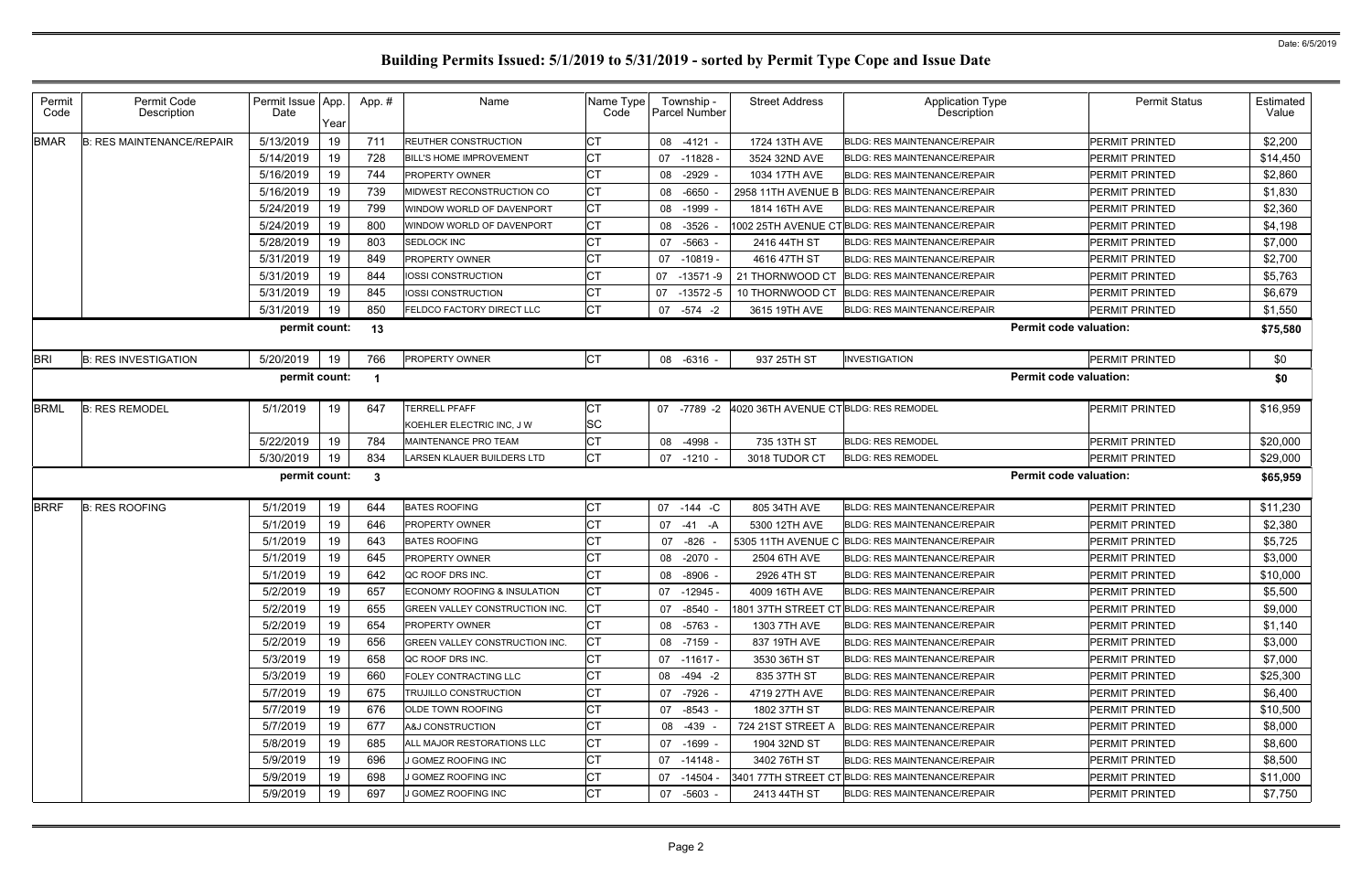| Permit<br>Code | Permit Code<br>Description | Permit Issue   App.<br>Date | Year | App.# | Name                                  | Name Type<br>Code | Township -<br>Parcel Number | <b>Street Address</b> | <b>Application Type</b><br>Description           | <b>Permit Status</b>      | Estimated<br>Value |
|----------------|----------------------------|-----------------------------|------|-------|---------------------------------------|-------------------|-----------------------------|-----------------------|--------------------------------------------------|---------------------------|--------------------|
| <b>BRRF</b>    | <b>B: RES ROOFING</b>      | 5/9/2019                    | 19   | 692   | CALDERON'S CONSTRUCTION OF RI         | <b>CT</b>         | 08 -408 -                   | 2602 6TH AVE          | <b>BLDG: RES MAINTENANCE/REPAIR</b>              | <b>PERMIT PRINTED</b>     | \$5,000            |
|                |                            | 5/9/2019                    | 19   | 690   | QC ROOF DRS INC.                      | <b>CT</b>         | 08 -6151 -                  | 1425 26TH AVE         | <b>BLDG: RES MAINTENANCE/REPAIR</b>              | <b>PERMIT PRINTED</b>     | \$6,500            |
|                |                            | 5/10/2019                   | 19   | 700   | OLDE TOWN ROOFING                     | СT                | $07 - 12680$                | 3604 34TH ST          | <b>BLDG: RES MAINTENANCE/REPAIR</b>              | <b>PERMIT PRINTED</b>     | \$13,624           |
|                |                            | 5/10/2019                   | 19   | 704   | ALL MAJOR RESTORATIONS LLC            | <b>CT</b>         | 08 -6380                    | 733 25TH ST           | <b>BLDG: RES MAINTENANCE/REPAIR</b>              | <b>PERMIT PRINTED</b>     | \$17,726           |
|                |                            | 5/13/2019                   | 19   | 708   | QUALITY CONTROL RESTORATION           | <b>CT</b>         | 07 -10748 -                 | 3448 52ND ST          | <b>BLDG: RES MAINTENANCE/REPAIR</b>              | <b>PERMIT PRINTED</b>     | \$13,000           |
|                |                            | 5/13/2019                   | 19   | 719   | ALL MAJOR RESTORATIONS LLC            | <b>CT</b>         | 07<br>-1355                 | 2326 31ST STREET A    | <b>BLDG: RES MAINTENANCE/REPAIR</b>              | <b>PERMIT PRINTED</b>     | \$21,000           |
|                |                            | 5/13/2019                   | 19   | 720   | FOLEY CONTRACTING LLC                 | СT                | 08 -3383                    | 2621 16TH AVE         | <b>BLDG: RES MAINTENANCE/REPAIR</b>              | <b>PERMIT PRINTED</b>     | \$6,900            |
|                |                            | 5/13/2019                   | 19   | 709   | SEDLOCK INC                           | IСТ               | 08 -3613 -4                 | 230 31ST AVE          | <b>BLDG: RES MAINTENANCE/REPAIR</b>              | <b>PERMIT PRINTED</b>     | \$5,000            |
|                |                            | 5/13/2019                   | 19   | 718   | ALL MAJOR RESTORATIONS LLC            | CТ                | 08 -4556                    | 718 19TH AVE          | <b>BLDG: RES MAINTENANCE/REPAIR</b>              | <b>PERMIT PRINTED</b>     | \$5,500            |
|                |                            | 5/14/2019                   | 19   | 723   | LANDEROS AND SONS CONSTRUCTION        | <b>ICT</b>        | 08 -5233 -                  | 345 14TH AVE          | <b>BLDG: RES MAINTENANCE/REPAIR</b>              | <b>PERMIT PRINTED</b>     | \$4,000            |
|                |                            | 5/15/2019                   | 19   | 736   | 33 CARPENTERS CONSTRUCTION INC        |                   | 08 -8557 -                  | 961 40TH ST           | <b>BLDG: RES MAINTENANCE/REPAIR</b>              | <b>PERMIT PRINTED</b>     | \$10,098           |
|                |                            | 5/16/2019                   | 19   | 743   | OLDE TOWN ROOFING                     | СT                | 07 -13072 -                 | 5424 16TH AVE         | <b>BLDG: RES MAINTENANCE/REPAIR</b>              | <b>PERMIT PRINTED</b>     | \$14,000           |
|                |                            | 5/16/2019                   | 19   | 745   | DURHAM CONSTRUCTION                   | <b>CT</b>         | 07 -14107 -                 |                       | 401 34TH AVENUE B C BLDG: RES MAINTENANCE/REPAIR | FINAL INSPECTION COMPLETE | \$10,800           |
|                |                            | 5/16/2019                   | 19   | 741   | HAAN ROOFING & CONSTRUCTION           | СT                | 07 -7056                    |                       | 3820 15TH STREET C BLDG: RES MAINTENANCE/REPAIR  | <b>PERMIT PRINTED</b>     | \$9,800            |
|                |                            | 5/16/2019                   | 19   | 744   | <b>PROPERTY OWNER</b>                 | СT                | 08 -2929                    | 1034 17TH AVE         | <b>BLDG: RES MAINTENANCE/REPAIR</b>              | <b>PERMIT PRINTED</b>     | \$2,860            |
|                |                            | 5/16/2019                   | 19   | 742   | HAAN ROOFING & CONSTRUCTION           | <b>CT</b>         | 08 -7077 -                  | 1710 9TH ST           | <b>BLDG: RES MAINTENANCE/REPAIR</b>              | <b>PERMIT PRINTED</b>     | \$6,750            |
|                |                            | 5/17/2019                   | 19   | 750   | DAN HANELL CONSTRUCTION INC           | <b>CT</b>         | 07 -1063 -                  | 1825 30TH ST          | <b>BLDG: RES MAINTENANCE/REPAIR</b>              | <b>PERMIT PRINTED</b>     | \$3,890            |
|                |                            | 5/17/2019                   | 19   | 749   | OLDE TOWN ROOFING                     | СT                | 07 -6491                    |                       | 3824 10TH AVENUE CTBLDG: RES MAINTENANCE/REPAIR  | <b>PERMIT PRINTED</b>     | \$4,500            |
|                |                            | 5/20/2019                   | 19   | 762   | CALDERON'S CONSTRUCTION OF RI         | CТ                | 08 -1949                    | 1625 19TH AVE         | <b>BLDG: RES MAINTENANCE/REPAIR</b>              | <b>PERMIT PRINTED</b>     | \$24,600           |
|                |                            | 5/20/2019                   | 19   | 764   | FRUJILLO CONSTRUCTION                 | СT                | 08<br>-2757 -A              | 419 50TH ST           | <b>BLDG: RES MAINTENANCE/REPAIR</b>              | <b>PERMIT PRINTED</b>     | \$5,950            |
|                |                            | 5/20/2019                   | 19   | 763   | FRUJILLO CONSTRUCTION                 | СT                | 08 -3679                    | 824 15TH ST           | <b>BLDG: RES MAINTENANCE/REPAIR</b>              | <b>PERMIT PRINTED</b>     | \$8,050            |
|                |                            | 5/20/2019                   | 19   | 756   | A&J CONSTRUCTION                      |                   | 08 -5053                    | 1219 15TH STREET A    | <b>BLDG: RES MAINTENANCE/REPAIR</b>              | <b>PERMIT PRINTED</b>     | \$4,000            |
|                |                            | 5/20/2019                   | 19   | 761   | CALDERON'S CONSTRUCTION OF RI         | <b>CT</b>         | 08 -5770 -                  | 1329 7TH AVE          | <b>BLDG: RES MAINTENANCE/REPAIR</b>              | <b>PERMIT PRINTED</b>     | \$5,500            |
|                |                            | 5/20/2019                   | 19   | 760   | CALDERON'S CONSTRUCTION OF RI         | СT                | 08 -611                     | 5433 10TH AVE         | <b>BLDG: RES MAINTENANCE/REPAIR</b>              | <b>PERMIT PRINTED</b>     | \$5,100            |
|                |                            | 5/20/2019                   | 19   | 759   | CALDERON'S CONSTRUCTION OF RI         | IСТ               | 08 -7301 -                  | 207 54TH ST           | <b>BLDG: RES MAINTENANCE/REPAIR</b>              | <b>PERMIT PRINTED</b>     | \$23,200           |
|                |                            | 5/20/2019                   | 19   | 758   | CALDERON'S CONSTRUCTION OF RI         | IСT               | 08 -9171 -                  | 2501 4TH ST           | <b>BLDG: RES MAINTENANCE/REPAIR</b>              | PERMIT PRINTED            | \$7,900            |
|                |                            | 5/21/2019                   | 19   | 773   | QC ROOF DRS INC.                      | СT                | 07 -2207 -                  | 2426 28TH ST          | <b>BLDG: RES MAINTENANCE/REPAIR</b>              | <b>PERMIT PRINTED</b>     | \$7,000            |
|                |                            | 5/21/2019                   | 19   | 774   | OLDE TOWN ROOFING                     | <b>CT</b>         | 07 -7546 -3                 |                       | 1918 GLENWOOD DR BLDG: RES MAINTENANCE/REPAIR    | <b>PERMIT PRINTED</b>     | \$18,146           |
|                |                            | 5/21/2019                   | 19   | 778   | <b>DURHAM CONSTRUCTION</b>            | <b>CT</b>         | 07 -8264 -                  |                       | 1116 52ND STREET CTBLDG: RES MAINTENANCE/REPAIR  | PERMIT PRINTED            | \$8,150            |
|                |                            | 5/21/2019                   | 19   | 779   | <b>DURHAM CONSTRUCTION</b>            | <b>CT</b>         | 08 -2772 -                  | 4827 5TH AVE          | <b>BLDG: RES MAINTENANCE/REPAIR</b>              | <b>PERMIT PRINTED</b>     | \$1,800            |
|                |                            | 5/22/2019                   | 19   | 786   | 3 B'S CONSTRUCTION & HOME IMPR        | IСT               | 08 -5036 -                  | 1728 11TH ST          | <b>BLDG: RES MAINTENANCE/REPAIR</b>              | <b>PERMIT PRINTED</b>     | \$7,200            |
|                |                            | 5/22/2019                   | 19   | 781   | <b>RASMUSSEN CONSTRUCTION DBA BUC</b> | <b>ICT</b>        | 08 -7770 -                  | 547 25TH AVE          | <b>BLDG: RES MAINTENANCE/REPAIR</b>              | <b>PERMIT PRINTED</b>     | \$8,690            |
|                |                            | 5/23/2019                   | 19   | 789   | QC ROOF DRS INC.                      | <b>CT</b>         | 08 -6349 -3                 | 1008 25TH ST          | <b>BLDG: RES MAINTENANCE/REPAIR</b>              | <b>PERMIT PRINTED</b>     | \$4,500            |
|                |                            | 5/28/2019                   | 19   | 803   | SEDLOCK INC                           | СT                | 07 -5663 -                  | 2416 44TH ST          | <b>BLDG: RES MAINTENANCE/REPAIR</b>              | <b>PERMIT PRINTED</b>     | \$7,000            |
|                |                            | 5/28/2019                   | 19   | 805   | A+ ROOFING & SIDING CO. FORMER        | СT                | $08 - 3534$                 |                       | 1046 25TH AVENUE CTBLDG: RES MAINTENANCE/REPAIR  | <b>PERMIT PRINTED</b>     | \$10,450           |
|                |                            | 5/28/2019                   | 19   | 806   | A+ ROOFING & SIDING CO. FORMER        | <b>CT</b>         | 08 -7419 -                  | 2024 11TH ST          | <b>BLDG: RES MAINTENANCE/REPAIR</b>              | <b>PERMIT PRINTED</b>     | \$11,800           |
|                |                            | 5/29/2019                   | 19   | 823   | ALL MAJOR RESTORATIONS LLC            | СT                | 07 -1077 -                  | 1919 30TH ST          | <b>BLDG: RES MAINTENANCE/REPAIR</b>              | <b>PERMIT PRINTED</b>     | \$18,619           |
|                |                            | 5/29/2019                   | 19   | 825   | OLDE TOWN ROOFING                     | <b>CT</b>         | 07 -6385 -                  | 1108 40TH ST          | <b>BLDG: RES MAINTENANCE/REPAIR</b>              | PERMIT PRINTED            | \$4,500            |
|                |                            | 5/29/2019                   | 19   | 824   | ALL MAJOR RESTORATIONS LLC            | <b>CT</b>         | 07 -912 -3                  | 4224 17TH AVE         | <b>BLDG: RES MAINTENANCE/REPAIR</b>              | <b>PERMIT PRINTED</b>     | \$10,983           |
|                |                            | 5/29/2019                   | 19   | 826   | A&J CONSTRUCTION                      | <b>CT</b>         | 08 -6627 -                  | 3014 11TH AVE         | <b>BLDG: RES MAINTENANCE/REPAIR</b>              | <b>PERMIT PRINTED</b>     | \$9,000            |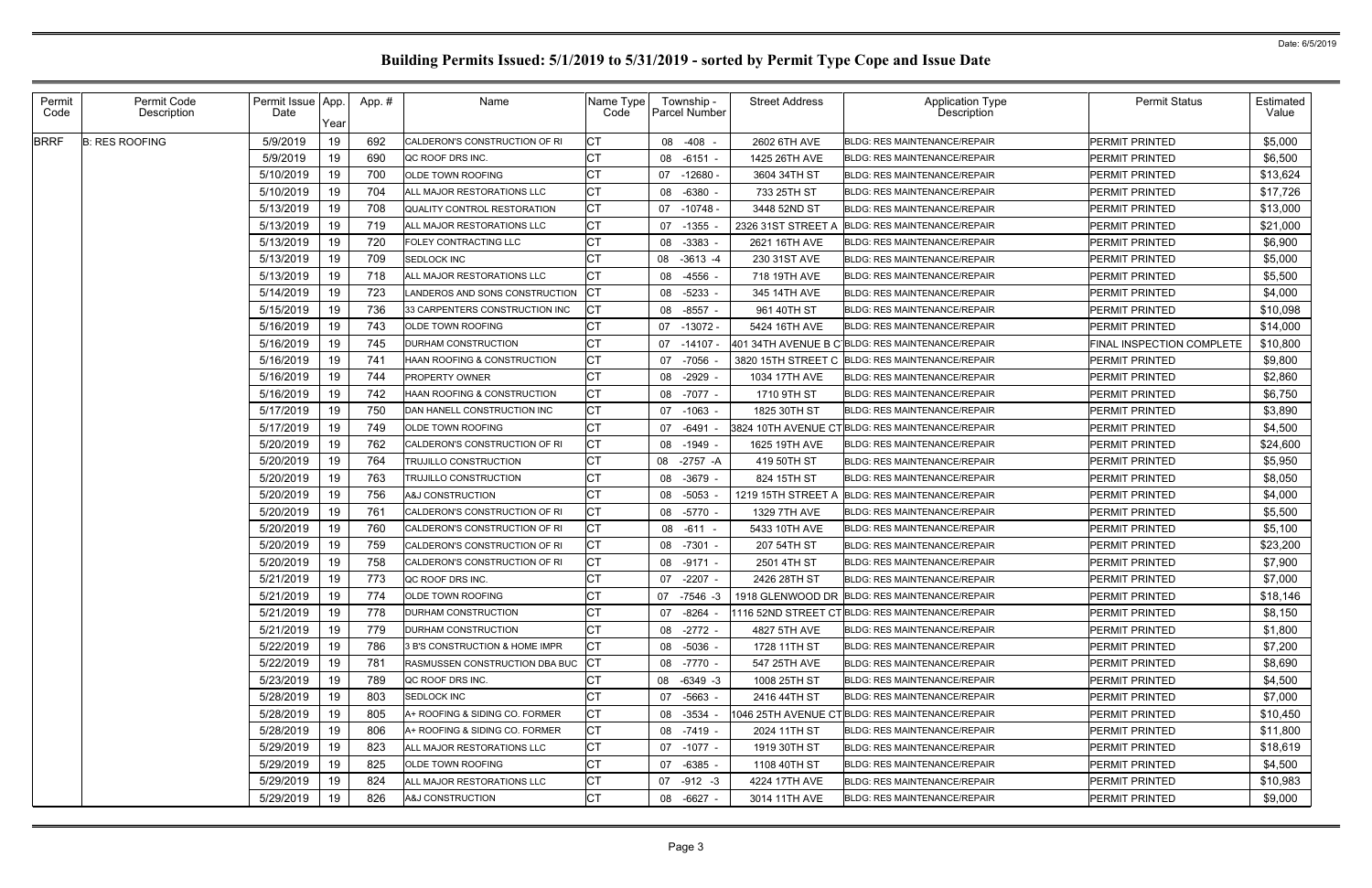| Permit<br>Code | Permit Code<br>Description                                                 | Permit Issue App.<br>Date | Year | App.# | Name                                  | Name Type<br>Code | Township -<br><b>Parcel Number</b> | <b>Street Address</b> | <b>Application Type</b><br>Description           | <b>Permit Status</b>          | Estimated<br>Value |  |
|----------------|----------------------------------------------------------------------------|---------------------------|------|-------|---------------------------------------|-------------------|------------------------------------|-----------------------|--------------------------------------------------|-------------------------------|--------------------|--|
| <b>BRRF</b>    | <b>B: RES ROOFING</b>                                                      | 5/30/2019                 | 19   | 831   | A+ ROOFING & SIDING CO. FORMER        | <b>CT</b>         | 07 -5752                           |                       | 1859 25TH AVENUE CTBLDG: RES MAINTENANCE/REPAIR  | <b>PERMIT PRINTED</b>         | \$7,000            |  |
|                |                                                                            | 5/30/2019                 | 19   | 840   | QC GENERAL, INC                       | <b>CT</b>         | 08 -1727 -                         | 1144 26TH ST          | <b>BLDG: RES MAINTENANCE/REPAIR</b>              | <b>PERMIT PRINTED</b>         | \$3,800            |  |
|                |                                                                            | 5/30/2019                 | 19   | 833   | OLDE TOWN ROOFING                     | <b>CT</b>         | 08 -8070                           | 1118 13TH AVE         | <b>BLDG: RES MAINTENANCE/REPAIR</b>              | <b>PERMIT PRINTED</b>         | \$13,826           |  |
|                |                                                                            | 5/31/2019                 | 19   | 842   | <b>QUALITY CONTROL RESTORATION</b>    | <b>CT</b>         | 07 -7486                           | 2725 13TH AVE         | <b>BLDG: RES MAINTENANCE/REPAIR</b>              | <b>PERMIT PRINTED</b>         | \$6,440            |  |
|                |                                                                            | 5/31/2019                 | 19   | 846   | IOSSI CONSTRUCTION                    | <b>CT</b>         | 08 -1500 -                         | 1001 27TH ST          | <b>BLDG: RES MAINTENANCE/REPAIR</b>              | PERMIT PRINTED                | \$5,897            |  |
|                | permit count:<br><b>Permit code valuation:</b><br>63                       |                           |      |       |                                       |                   |                                    |                       |                                                  |                               |                    |  |
| <b>BRSA</b>    | <b>B: RES ADDITION</b>                                                     | 5/16/2019                 | 19   | 740   | MCDERMOTT CONSTRUCTION                | <b>CT</b>         | 07 -1525 -                         | 2549 34TH ST          | <b>BLDG: RES ADDITION</b>                        | PERMIT PRINTED                | \$24,000           |  |
|                |                                                                            | permit count:             |      |       |                                       |                   |                                    |                       |                                                  | <b>Permit code valuation:</b> | \$24,000           |  |
| <b>BRSD</b>    | <b>B: RES SIDING</b>                                                       | 5/3/2019                  | 19   | 661   | PROPERTY OWNER                        | <b>CT</b>         | 08 -1673 -                         |                       | 2307 11TH AVENUE A BLDG: RES MAINTENANCE/REPAIR  | <b>PERMIT PRINTED</b>         | \$20,000           |  |
|                |                                                                            |                           |      |       | ADVANTAGE ELCTRL SERVICES INC         | SC                |                                    |                       |                                                  |                               |                    |  |
|                |                                                                            | 5/3/2019                  | 19   | 660   | FOLEY CONTRACTING LLC                 | <b>CT</b>         | 08 -494 -2                         | 835 37TH ST           | <b>BLDG: RES MAINTENANCE/REPAIR</b>              | <b>PERMIT PRINTED</b>         | \$25,300           |  |
|                |                                                                            | 5/3/2019                  | 19   | 659   | QC GENERAL, INC                       | <b>CT</b>         | 08 -6120 -22                       | 323 28TH AVE          | <b>BLDG: RES MAINTENANCE/REPAIR</b>              | <b>PERMIT PRINTED</b>         | \$9,855            |  |
|                |                                                                            | 5/8/2019                  | 19   | 681   | AXTON CONSTRUCTION, JEFFREY           | <b>CT</b>         | 07 -8537 -                         |                       | 1812 37TH STREET CT BLDG: RES MAINTENANCE/REPAIR | <b>PERMIT PRINTED</b>         | \$32,000           |  |
|                |                                                                            | 5/9/2019                  | 19   | 693   | ACRI, INC.                            | <b>CT</b>         | 08 -8614 -12                       |                       | 3123 11TH AVENUE A BLDG: RES MAINTENANCE/REPAIR  | <b>PERMIT PRINTED</b>         | \$15,800           |  |
|                |                                                                            | 5/10/2019                 | 19   | 704   | ALL MAJOR RESTORATIONS LLC            | <b>CT</b>         | 08 -6380 -                         | 733 25TH ST           | <b>BLDG: RES MAINTENANCE/REPAIR</b>              | <b>PERMIT PRINTED</b>         | \$17,726           |  |
|                |                                                                            | 5/13/2019                 | 19   | 706   | DAN HANELL CONSTRUCTION INC           | <b>CT</b>         | 07 -13473 -                        | 3619 74TH ST          | <b>BLDG: RES MAINTENANCE/REPAIR</b>              | <b>PERMIT PRINTED</b>         | \$20,000           |  |
|                |                                                                            | 5/13/2019                 | 19   | 719   | ALL MAJOR RESTORATIONS LLC            | <b>CT</b>         | 07 -1355                           | 2326 31ST STREET A    | <b>BLDG: RES MAINTENANCE/REPAIR</b>              | <b>PERMIT PRINTED</b>         | \$21,000           |  |
|                |                                                                            | 5/13/2019                 | 19   | 710   | SEDLOCK INC                           | <b>CT</b>         | 07 -1652                           | 1858 31ST STREET A    | <b>BLDG: RES MAINTENANCE/REPAIR</b>              | <b>PERMIT PRINTED</b>         | \$8,000            |  |
|                |                                                                            | 5/14/2019                 | 19   | 728   | <b>BILL'S HOME IMPROVEMENT</b>        | <b>CT</b>         | 07 -11828                          | 3524 32ND AVE         | <b>BLDG: RES MAINTENANCE/REPAIR</b>              | <b>PERMIT PRINTED</b>         | \$14,450           |  |
|                |                                                                            | 5/16/2019                 | 19   | 744   | PROPERTY OWNER                        | <b>CT</b>         | 08 -2929                           | 1034 17TH AVE         | <b>BLDG: RES MAINTENANCE/REPAIR</b>              | PERMIT PRINTED                | \$2,860            |  |
|                |                                                                            | 5/20/2019                 | 19   | 762   | CALDERON'S CONSTRUCTION OF RI         | <b>CT</b>         | 08 -1949 -                         | 1625 19TH AVE         | <b>BLDG: RES MAINTENANCE/REPAIR</b>              | <b>PERMIT PRINTED</b>         | \$24,600           |  |
|                |                                                                            | 5/20/2019                 | 19   | 759   | CALDERON'S CONSTRUCTION OF RI         | <b>CT</b>         | 08 -7301 -                         | 207 54TH ST           | <b>BLDG: RES MAINTENANCE/REPAIR</b>              | <b>PERMIT PRINTED</b>         | \$23,200           |  |
|                |                                                                            | 5/29/2019                 | 19   | 823   | ALL MAJOR RESTORATIONS LLC            | <b>CT</b>         | 07 -1077 -                         | 1919 30TH ST          | <b>BLDG: RES MAINTENANCE/REPAIR</b>              | <b>PERMIT PRINTED</b>         | \$18,619           |  |
|                |                                                                            | 5/31/2019                 | 19   | 841   | PALMER CONSTRUCTION                   | <b>CT</b>         | 07 -10144 -                        | 5013 47TH AVE         | <b>BLDG: RES MAINTENANCE/REPAIR</b>              | PERMIT PRINTED                | \$9,000            |  |
|                |                                                                            | permit count:             |      | 15    |                                       |                   |                                    |                       |                                                  | <b>Permit code valuation:</b> | \$262,410          |  |
| <b>BSMT</b>    | <b>B: RES BASEMENT WATERPROOF</b>                                          | 5/8/2019                  | 19   | 680   | <b>IOWA ILLINOIS BASEMENT WATERPR</b> | СT                | 08 -6461 -21                       |                       | 3305 15TH STREET A BLDG: RES MAINTENANCE/REPAIR  | <b>PERMIT PRINTED</b>         | \$7,500            |  |
|                |                                                                            | 5/28/2019                 | 19   | 809   | MIDWEST COMPLETE CONSTRUCTION         | СT                | 07 -8071 -                         |                       | 3440 28TH AVENUE CT BLDG: RES MAINTENANCE/REPAIR | PERMIT PRINTED                | \$3,619            |  |
|                |                                                                            | 5/30/2019                 | 19   | 832   | ABSOLUTELY DRY BASEMENT WATERP        | <b>ICT</b>        | 07 -10775 -                        | 4430 34TH AVE         | <b>BLDG: RES MAINTENANCE/REPAIR</b>              | PERMIT PRINTED                | \$6,000            |  |
|                |                                                                            | permit count:             |      | -3    |                                       |                   |                                    |                       |                                                  | <b>Permit code valuation:</b> | \$17,119           |  |
| <b>BTF</b>     | <b>B: COML INTERIOR FINISH</b>                                             | 5/10/2019                 | 19   | 702   | <b>BUILD TO SUIT INC</b>              | <b>CT</b>         | 08 -2451 -                         |                       | 1 MONTGOMERY DR BLDG: COML INTERIOR FINISH       | <b>PERMIT PRINTED</b>         | \$324,690          |  |
|                |                                                                            |                           |      |       | TRI-CITY ELECTRIC COMPANY             | SC                |                                    |                       |                                                  |                               |                    |  |
|                |                                                                            |                           |      |       | CRAWFORD COMPANY                      | SC                |                                    |                       |                                                  |                               |                    |  |
|                |                                                                            |                           |      |       | CRAWFORD HEATING & COOLING            | SC                |                                    |                       |                                                  |                               |                    |  |
|                |                                                                            |                           |      |       | <b>BUILD TO SUIT INC</b>              |                   |                                    |                       |                                                  |                               |                    |  |
|                |                                                                            |                           |      |       | TRI-CITY ELECTRIC COMPANY             | <b>SC</b>         |                                    |                       |                                                  |                               |                    |  |
|                | <b>Permit code valuation:</b><br>permit count:<br>\$324,690<br>$\mathbf 1$ |                           |      |       |                                       |                   |                                    |                       |                                                  |                               |                    |  |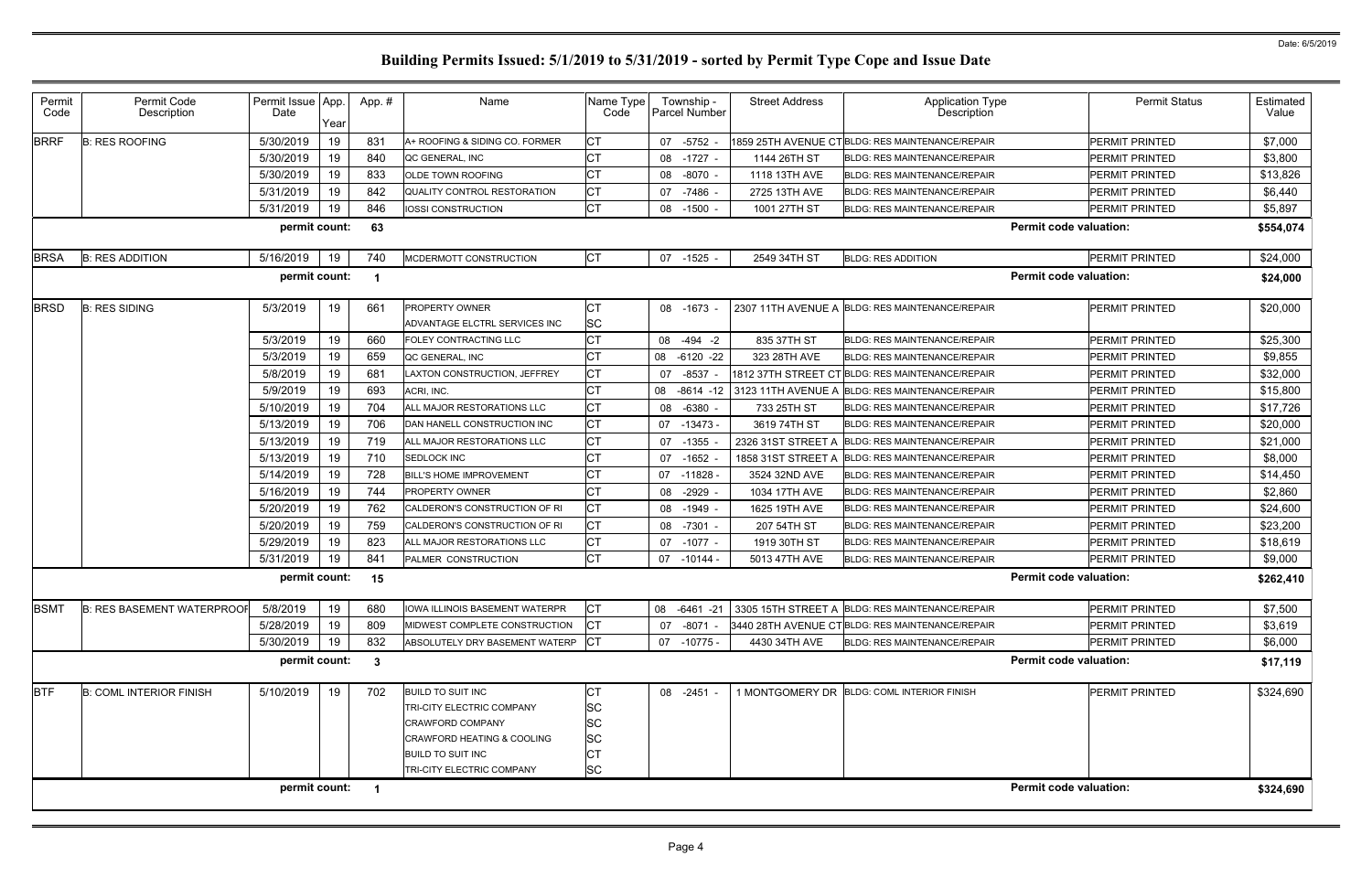| Permit<br>Code   | Permit Code<br>Description      | Permit Issue App.<br>Date | Year | App. # | Name                                               | Name Type<br>Code      | Township -<br>Parcel Number | <b>Street Address</b>                  | Application Type<br>Description                          | <b>Permit Status</b>             | Estimated<br>Value |
|------------------|---------------------------------|---------------------------|------|--------|----------------------------------------------------|------------------------|-----------------------------|----------------------------------------|----------------------------------------------------------|----------------------------------|--------------------|
| <b>BWC</b>       | <b>B: WRECK COMMERCIAL BLDG</b> | 5/21/2019                 | 19   | 767    | COOPMAN TRUCKING & EXCAVATING                      | <b>ICT</b>             | 08 -8271 -                  | 515 18TH ST                            | <b>WRECK: ALL OTHER BUILDINGS/STRUCTURES</b>             | <b>PERMIT PRINTED</b>            | \$0                |
|                  |                                 | permit count:             |      | - 1    |                                                    |                        |                             |                                        | <b>Permit code valuation:</b>                            |                                  | \$0                |
| <b>BWKH</b>      | <b>B: WRECK HOUSE</b>           | 5/2/2019                  | 19   | 652    | COOPMAN TRUCKING & EXCAVATING                      | CT                     | 08 -853 -                   | <b>161 4TH AVE</b>                     | <b>WRECK: 1 FAMILY HOUSE</b>                             | <b>PERMIT PRINTED</b>            | \$0                |
|                  |                                 | permit count:             |      | -1     |                                                    |                        |                             |                                        | <b>Permit code valuation:</b>                            |                                  | \$0                |
| DRN <sub>1</sub> | <b>ENG: CLASS 1 DRAINAGE</b>    | 5/2/2019                  | 19   | 652    | COOPMAN TRUCKING & EXCAVATING                      | <b>CT</b>              | 08 -853                     | <b>161 4TH AVE</b>                     | <b>WRECK: 1 FAMILY HOUSE</b>                             | <b>PERMIT PRINTED</b>            | \$0                |
|                  |                                 | 5/8/2019                  | 19   | 682    | <b>KLARKOWSKI CONSTRUCTION</b>                     | <b>CT</b>              | 07 -13024 -                 | 2020 52ND AVE                          | <b>ENG: DRAINAGE PERMIT</b>                              | <b>PERMIT PRINTED</b>            | \$0                |
|                  |                                 | 5/13/2019                 | 19   | 707    | VALLEY CONSTRUCTION COMPANY                        | <b>CT</b>              | 07 -14041                   | 612 VALLEY VIEW DR                     | <b>BLDG: COML DRIVEWAY</b>                               | <b>PERMIT PRINTED</b>            | \$0                |
|                  |                                 | 5/14/2019                 | 19   | 579    | OLDE TOWN ROOFING                                  | <b>CT</b>              | 07 -354 -B                  | 4506 27TH ST                           | BLDG:COML/NEW, SERVICE STATION/REPAIR GARAGE             | <b>PERMIT PRINTED</b>            | \$360,000          |
|                  |                                 |                           |      |        | <b>PETERSEN PLUMBING AND HEATING</b>               | <b>SC</b>              |                             |                                        |                                                          |                                  |                    |
|                  |                                 | 5/14/2019                 | 19   | 726    | <b>PROPERTY OWNER</b>                              | <b>CT</b>              | 08 -3807 -2                 | 3300 5TH AVE                           | <b>ENG: DRAINAGE PERMIT</b>                              | <b>PERMIT PRINTED</b>            | \$0                |
|                  |                                 | 5/14/2019                 | 19   | 721    | <b>PROPERTY OWNER</b>                              | <b>CT</b>              | 08 -5328                    | 2914 11TH AVENUE A                     | <b>ENG: DRAINAGE PERMIT</b>                              | <b>PERMIT PRINTED</b>            | \$0                |
|                  |                                 | 5/16/2019                 | 19   | 748    | <b>PROPERTY OWNER</b>                              | <b>CT</b>              | 07 -13608 -9                | 5309 38TH AVE                          | <b>ENG: DRAINAGE PERMIT</b>                              | PERMIT PRINTED                   | \$0                |
|                  |                                 | 5/20/2019                 | 19   | 765    | EMERY CONSTRUCTION GROUP, INC                      | <b>CT</b>              | 08 -171                     | 730 24TH AVENUE CT                     | <b>ENG: DRAINAGE PERMIT</b>                              | <b>PERMIT PRINTED</b>            | \$0                |
|                  |                                 | 5/21/2019                 | 19   | 767    | COOPMAN TRUCKING & EXCAVATING                      | <b>CT</b>              | 08 -8271 -                  | 515 18TH ST                            | <b>WRECK: ALL OTHER BUILDINGS/STRUCTURES</b>             | <b>PERMIT PRINTED</b>            | \$0                |
|                  |                                 | 5/22/2019                 | 19   | 785    | <b>PROPERTY OWNER</b>                              | <b>CT</b>              | $07 - 37 - 2$               | 1216 48TH ST                           | <b>BLDG: RES DRIVEWAY</b>                                | <b>PERMIT PRINTED</b>            | \$0                |
|                  |                                 | 5/22/2019                 | 19   | 780    | JEFF R FRY CORPORATION                             | <b>CT</b>              | 08 -6721 -                  | 1649 24TH AVE                          | <b>ENG: DRAINAGE PERMIT</b>                              | PERMIT PRINTED                   | \$0                |
|                  |                                 | 5/28/2019                 | 19   | 822    | SIMPSON TRUCKING & EXCAVATING                      | <b>CT</b>              | $07 - 11810 -$              | 3700 16TH ST                           | <b>ENG: DRAINAGE PERMIT</b>                              | <b>PERMIT PRINTED</b>            | \$0                |
|                  |                                 | permit count:             |      | 12     |                                                    |                        |                             |                                        | <b>Permit code valuation:</b>                            |                                  | \$360,000          |
|                  |                                 |                           |      |        |                                                    |                        |                             |                                        |                                                          |                                  |                    |
| ЕC               | <b>E: COML ELECTRICAL</b>       | 5/1/2019                  | 19   | 565    | <b>ESTES CONSTRUCTION</b>                          | <b>CT</b>              | 07 -12941 -1                |                                        | 350 JOHN DEERE RD BLDG: COML REMODEL                     | PERMIT PRINTED                   | \$143,751          |
|                  |                                 |                           |      |        | TRI-CITY ELECTRIC COMPANY                          | <b>SC</b>              |                             |                                        |                                                          |                                  |                    |
|                  |                                 | 5/2/2019                  | 19   | 109    | <b>CLIMATE PROS LLC</b>                            | <b>CT</b>              | 07 -14482 -                 | 3930 44TH AVENUE DR BLDG: COML REMODEL |                                                          | FINAL INSPECTION COMPLETE        | \$147,725          |
|                  |                                 |                           |      |        | <b>CLIMATE PROS LLC</b>                            | SC                     |                             |                                        |                                                          |                                  |                    |
|                  |                                 | 5/6/2019                  | 19   | 597    | QUAD CITY CONSTRUCTION SERVICE                     | СT                     | 07 -2436 -3                 | 3 AVENUE OF THE CIT BLDG: COML REMODEL |                                                          | <b>PERMIT PRINTED</b>            | \$15,500           |
|                  |                                 |                           |      |        | TOTAL MAINTENANCE INC                              | SC                     |                             |                                        |                                                          |                                  |                    |
|                  |                                 |                           |      |        | LIGHTING MAINTENANCE INC                           | <b>SC</b>              |                             |                                        |                                                          |                                  |                    |
|                  |                                 |                           |      |        | TOTAL MAINTENANCE INC                              | <b>SC</b>              |                             |                                        |                                                          |                                  |                    |
|                  |                                 |                           |      |        |                                                    |                        |                             |                                        |                                                          |                                  |                    |
|                  |                                 | 5/6/2019                  | 19   | 598    | QUAD CITY CONSTRUCTION SERVICE                     | СT                     | 07 -2436 -3                 |                                        | 5 AVENUE OF THE CIT BLDG: COML REMODEL                   | <b>FINAL INSPECTION COMPLETE</b> | \$15,500           |
|                  |                                 |                           |      |        | TOTAL MAINTENANCE INC                              | <b>SC</b>              |                             |                                        |                                                          |                                  |                    |
|                  |                                 |                           |      |        | LIGHTING MAINTENANCE INC                           | SC                     |                             |                                        |                                                          |                                  |                    |
|                  |                                 |                           |      |        | TOTAL MAINTENANCE INC                              | <b>SC</b>              |                             |                                        |                                                          |                                  |                    |
|                  |                                 | 5/8/2019                  | 19   | 683    | L & L ELECTRIC INC                                 | <b>CT</b>              | 08 -4605 -                  | 4100 4TH AVE                           | ELEC: WIRING, MISC                                       | <b>PERMIT PRINTED</b>            | \$0                |
|                  |                                 | 5/10/2019                 | 19   | 524    | THEN AND NOW CONSTRUCTION                          | <b>CT</b>              | 07 -1262 -                  |                                        | <b>O AVENUE OF THE CIT BLDG: COML MAINTENANCE/REPAIR</b> | <b>PERMIT PRINTED</b>            | \$27,000           |
|                  |                                 |                           |      |        | JOHNSON ELECTRIC CO, K C                           | <b>SC</b>              |                             |                                        |                                                          |                                  |                    |
|                  |                                 | 5/14/2019                 | 19   | 722    | TRI TOWN ELECTRIC INC                              | <b>CT</b>              | 07 -14395 -                 | 4920 41ST STREET CT ELEC: WIRING, MISC |                                                          | <b>PERMIT PRINTED</b>            | \$0                |
|                  |                                 | 5/16/2019                 | 19   | 648    | MIDWEST COMPLETE CONSTRUCTION                      | СT                     | 07 -10841 -                 | 3113 41ST ST                           | <b>BLDG: COML REMODEL</b>                                | <b>PERMIT PRINTED</b>            | \$39,300           |
|                  |                                 |                           |      |        | PETERSEN PLUMBING AND HEATING                      | <b>SC</b>              |                             |                                        |                                                          |                                  |                    |
|                  |                                 | 5/21/2019                 | 19   | 776    | TRI-CITY ELECTRIC COMPANY<br>ACME SIGN COMPANY INC | <b>SC</b><br><b>CT</b> | 07 -15146 -                 | 3934 16TH ST                           | ELEC: WIRING, MISC                                       | <b>PERMIT PRINTED</b>            | \$1,200            |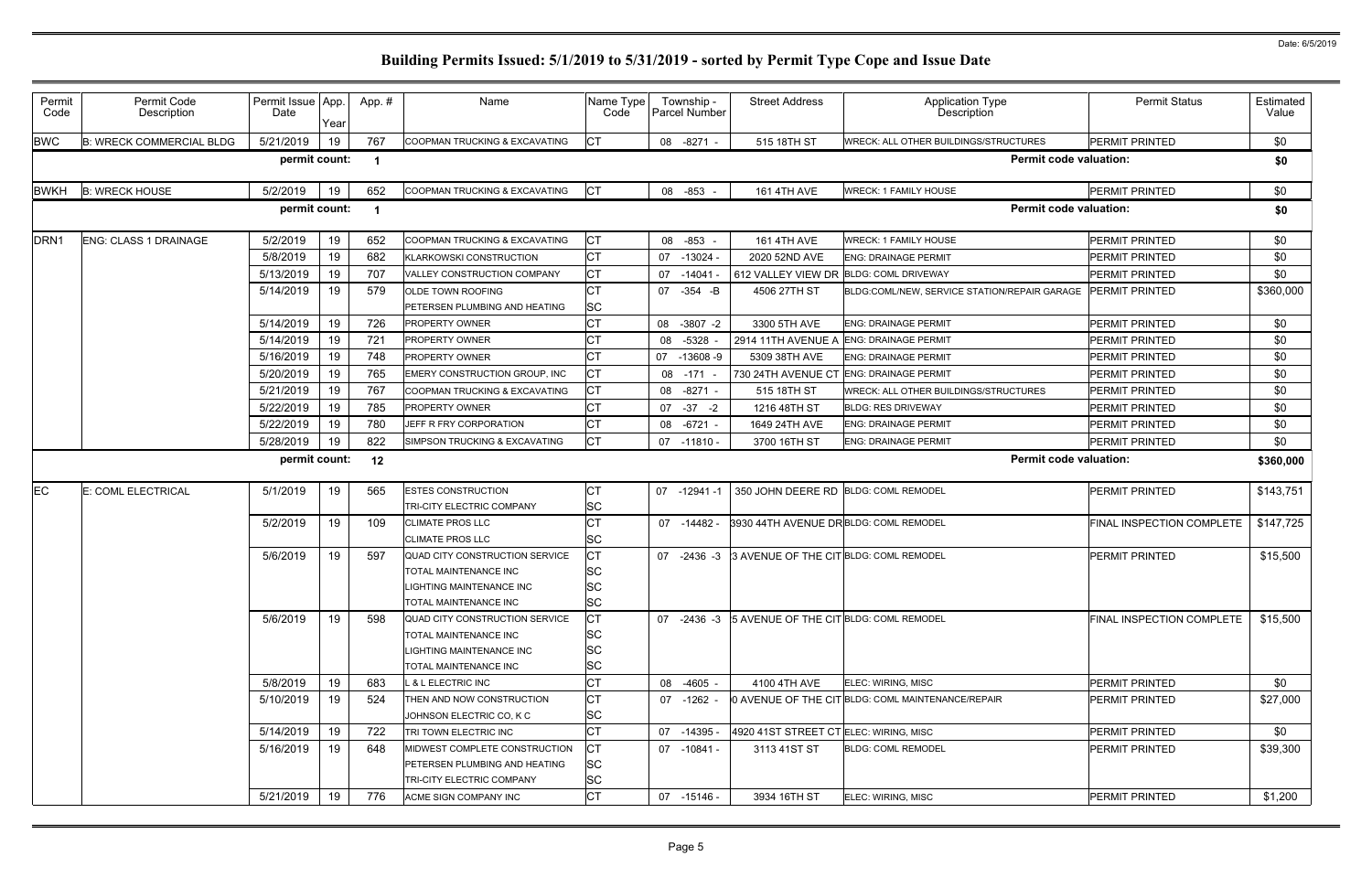| Permit<br>Code | Permit Code<br>Description   | Permit Issue App.<br>Date | Year | App. #                  | Name                                                             | Name Type<br>Code      | Township -<br>Parcel Number | <b>Street Address</b>                             | <b>Application Type</b><br>Description          | <b>Permit Status</b>             | Estimated<br>Value |
|----------------|------------------------------|---------------------------|------|-------------------------|------------------------------------------------------------------|------------------------|-----------------------------|---------------------------------------------------|-------------------------------------------------|----------------------------------|--------------------|
| EC             | E: COML ELECTRICAL           | 5/24/2019                 | 19   | 802                     | TRI-CITY ELECTRIC COMPANY                                        | IСТ                    | 08 -2451                    | 1 MONTGOMERY DR ELEC: REPAIR                      |                                                 | <b>PERMIT PRINTED</b>            | \$0                |
|                |                              | 5/30/2019                 | 19   | 836                     | PIZANO ELECTRIC INC                                              | <b>CT</b>              | 07<br>$-12830 - 1$          | 1522 47TH AVE                                     | ELEC: WIRING, MISC                              | <b>PERMIT PRINTED</b>            | \$0                |
|                |                              | 5/30/2019                 | 19   | 142                     | HERITAGE ACADEMY AND LEARNING                                    | <b>CT</b>              | 07 -2750 -                  | 3810 27TH ST                                      | <b>BLDG: COML REMODEL</b>                       | <b>PERMIT PRINTED</b>            | \$29,100           |
|                |                              |                           |      |                         | LENNY DESANTIAGO PLUMBING                                        | <b>SC</b>              |                             |                                                   |                                                 |                                  |                    |
|                |                              |                           |      |                         | ALWAYS PLUMBING                                                  | <b>SC</b>              |                             |                                                   |                                                 |                                  |                    |
|                |                              |                           |      |                         | ADVANTAGE ELCTRL SERVICES INC                                    | <b>SC</b>              |                             |                                                   |                                                 |                                  |                    |
|                |                              | permit count:             |      | 12                      |                                                                  |                        |                             |                                                   |                                                 | <b>Permit code valuation:</b>    | \$419,076          |
| <b>ECI</b>     | E: COML INVESTIGATION        | 5/24/2019                 | 19   | 795                     | TRI-CITY ELECTRIC COMPANY                                        | <b>CT</b>              | 08 -2451 -                  | 1 MONTGOMERY DR INVESTIGATION                     |                                                 | PERMIT PRINTED                   | \$0                |
|                |                              | permit count:             |      | -1                      |                                                                  |                        |                             |                                                   |                                                 | <b>Permit code valuation:</b>    | \$0                |
| <b>EMC</b>     | E: COML ELCT MTR/NO PRMIT RE | 5/30/2019                 | 19   | 830                     | ALDRIDGE ELECTRIC, INC                                           | <b>CT</b>              | 7777 -                      | 5420 OLD RIVER DR                                 | ELEC: TEMPORARY SERVICE                         | FINAL INSPECTION COMPLETE        | \$0                |
|                |                              | permit count:             |      | $\overline{\mathbf{1}}$ |                                                                  |                        |                             |                                                   |                                                 | <b>Permit code valuation:</b>    | \$0                |
| <b>ENB</b>     | <b>B: RES DRIVEWAY</b>       | 5/22/2019                 | 19   | 785                     | <b>PROPERTY OWNER</b>                                            | <b>CT</b>              | 07 -37<br>$-2$              | 1216 48TH ST                                      | <b>BLDG: RES DRIVEWAY</b>                       | PERMIT PRINTED                   | \$0                |
|                |                              | permit count:             |      | -1                      |                                                                  |                        |                             |                                                   |                                                 | <b>Permit code valuation:</b>    | \$0                |
| <b>END</b>     | <b>B: COML DRIVEWAY</b>      | 5/13/2019                 | 19   | 707                     | VALLEY CONSTRUCTION COMPANY                                      | <b>CT</b>              | 07 -14041 -                 | 612 VALLEY VIEW DR BLDG: COML DRIVEWAY            |                                                 | PERMIT PRINTED                   | \$0                |
|                |                              | permit count:             |      | -1                      |                                                                  |                        |                             |                                                   |                                                 | <b>Permit code valuation:</b>    | \$0                |
| ER             | E: RES ELECTRICAL            | 5/3/2019                  | 19   | 661                     | <b>PROPERTY OWNER</b>                                            | <b>CT</b>              | 08 -1673 -                  |                                                   | 2307 11TH AVENUE A BLDG: RES MAINTENANCE/REPAIR | <b>PERMIT PRINTED</b>            | \$20,000           |
|                |                              |                           |      |                         | ADVANTAGE ELCTRL SERVICES INC                                    | <b>SC</b>              |                             |                                                   |                                                 |                                  |                    |
|                |                              | 5/6/2019                  | 19   | 672                     | PIZANO ELECTRIC INC                                              | <b>CT</b>              | 08 -3943 -                  | 1122 12TH AVE                                     | ELEC: REPAIR                                    | FINAL INSPECTION COMPLETE        | \$0                |
|                |                              | 5/8/2019                  | 18   | 1961                    | <b>PROPERTY OWNER</b>                                            | <b>CT</b>              | 08 -150 -G                  |                                                   | 1622 15TH STREET A BLDG: RES MAINTENANCE/REPAIR | PERMIT PRINTED                   | \$8,500            |
|                |                              |                           |      |                         | ADVANTAGE ELCTRL SERVICES INC                                    | <b>SC</b>              |                             |                                                   |                                                 |                                  |                    |
|                |                              | 5/10/2019                 | 19   | 703                     | JOHNSON ELECTRIC CO, K C                                         | <b>CT</b>              | 07 -6815 -                  | 2528 30TH AVENUE CTELEC: SERVICE                  |                                                 | <b>PERMIT PRINTED</b>            | \$0                |
|                |                              | 5/15/2019                 | 19   | 730                     | TRI-CITY ELECTRIC COMPANY                                        | <b>CT</b>              | 08 -9162 -                  | 710 43RD ST                                       | ELEC: SERVICE                                   | <b>PERMIT PRINTED</b>            | \$0                |
|                |                              | 5/16/2019                 | 19   | 647                     | <b>TERRELL PFAFF</b><br>KOEHLER ELECTRIC INC, J W                | <b>CT</b><br><b>SC</b> |                             | 07 -7789 -2 4020 36TH AVENUE CT BLDG: RES REMODEL |                                                 | <b>PERMIT PRINTED</b>            | \$16,959           |
|                |                              | 5/20/2019                 | 19   | 757                     | LAKEWOOD ELECTRIC AND GENERATO                                   | <b>CT</b>              | 07 -913 -3                  | 4322 18TH AVE                                     | ELEC: SERVICE                                   | <b>PERMIT PRINTED</b>            | \$0                |
|                |                              | 5/20/2019                 | 19   | 462                     | <b>HABITAT FOR HUMANITY-QC</b>                                   | <b>CT</b>              | 08 -2794 -                  | <b>211 4TH AVE</b>                                | <b>BLDG: RES REMODEL</b>                        | <b>PERMIT PRINTED</b>            | \$13,000           |
|                |                              |                           |      |                         | <b>RIVER BEND PLUMBING SERVICES L</b>                            | <b>SC</b>              |                             |                                                   |                                                 |                                  |                    |
|                |                              |                           |      |                         | <b>H A ELECTRIC COMPANY</b>                                      | <b>SC</b>              |                             |                                                   |                                                 |                                  |                    |
|                |                              | 5/21/2019                 | 19   | 777                     | TRI-CITY ELECTRIC COMPANY                                        | <b>CT</b>              | 07 -6491 -                  | 3824 10TH AVENUE CTELEC: REPAIR                   |                                                 | <b>FINAL INSPECTION COMPLETE</b> | \$0                |
|                |                              | 5/24/2019                 | 19   | 793                     | KLINGBORG ELECTRIC, ROBERT                                       | <b>CT</b>              |                             | 08 -8596 -15 3728 10TH AVENUE CTELEC: SERVICE     |                                                 | FINAL INSPECTION COMPLETE        | \$0                |
|                |                              | 5/29/2019                 | 19   | 827                     | LAKEWOOD ELECTRIC AND GENERATO                                   | <b>CT</b>              | 08 -1545 -                  | 115 35TH ST                                       | <b>ELEC: SERVICE</b>                            | <b>PERMIT PRINTED</b>            | \$0                |
|                |                              | 5/30/2019                 | 19   | 835                     | ADVANTAGE ELCTRL SERVICES INC                                    | <b>CT</b>              | 07 -359 -                   | 3330 45TH AVENUE A ELEC: SERVICE                  |                                                 | <b>PERMIT PRINTED</b>            | \$0                |
|                |                              | 5/31/2019                 | 19   | 847                     | POINT ELECTRIC                                                   | <b>CT</b>              | 07 -4942 -                  | 2317 46TH ST                                      | <b>ELEC: REPAIR</b>                             | <b>PERMIT PRINTED</b>            | \$0                |
|                |                              | 5/31/2019                 | 19   | 628                     | HABITAT FOR HUMANITY-QC<br><b>RIVER BEND PLUMBING SERVICES L</b> | <b>CT</b><br><b>SC</b> | 08 -2526 -                  | 433 5TH AVE                                       | <b>BLDG: RES MAINTENANCE/REPAIR</b>             | <b>PERMIT PRINTED</b>            | \$16,000           |
|                |                              |                           |      |                         | H A ELECTRIC COMPANY                                             | <b>SC</b>              |                             |                                                   |                                                 |                                  |                    |
|                |                              |                           |      |                         |                                                                  |                        |                             |                                                   |                                                 |                                  |                    |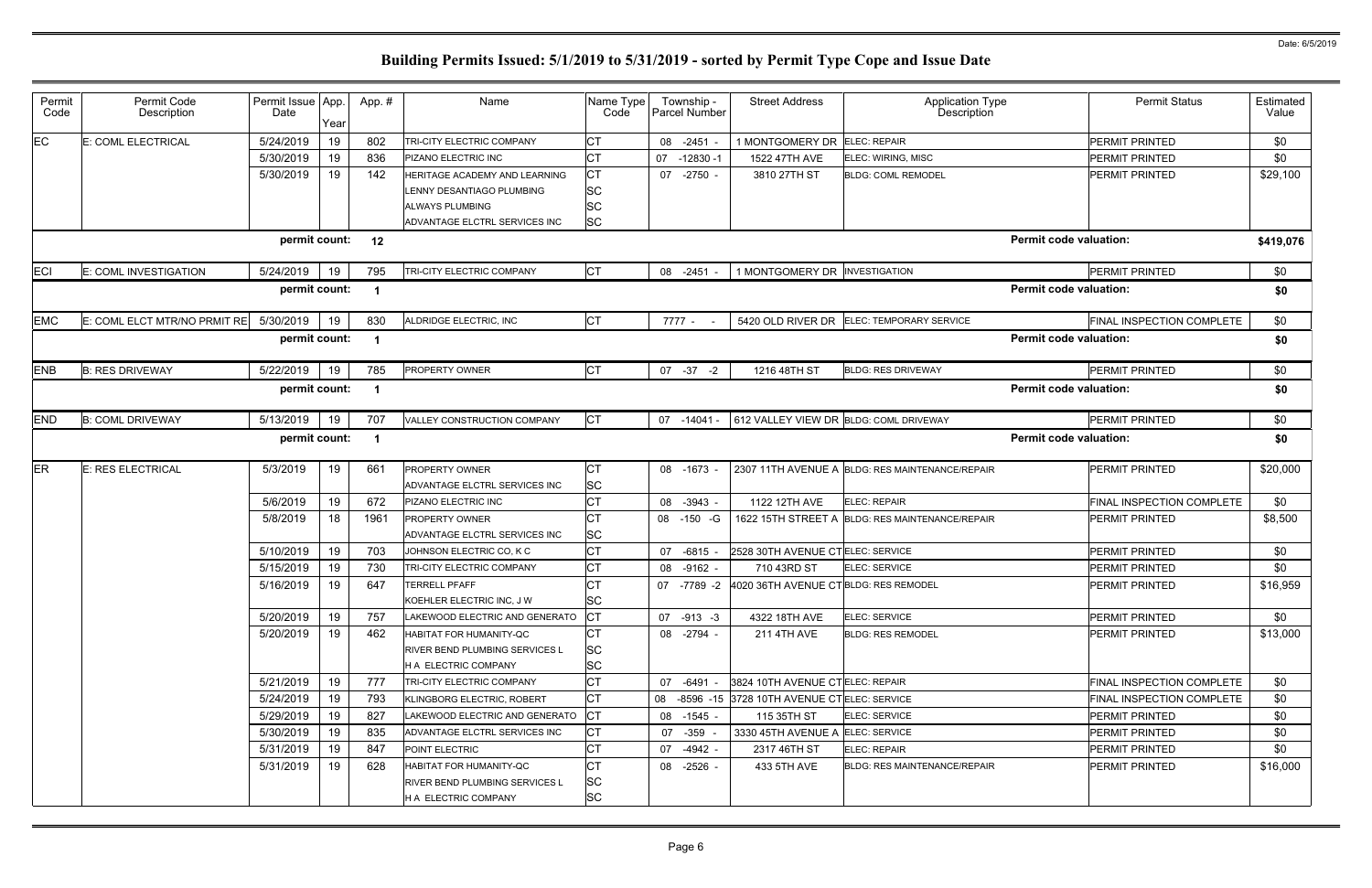5/9/2019 | 19 | 688 PRECISION AIR HTG & AC INC | CT | 08 -321 -18 | 820 27TH AVE | HTG: FURNACE/AC, REPLACE

|                               | <b>Permit Status</b>             | Estimated   |
|-------------------------------|----------------------------------|-------------|
|                               |                                  | Value       |
| <b>Permit code valuation:</b> |                                  | \$74,459    |
|                               | PERMIT PRINTED                   | \$9,900     |
|                               | <b>PERMIT PRINTED</b>            | \$500,000   |
|                               | <b>PERMIT PRINTED</b>            | \$4,422     |
|                               | FINAL INSPECTION COMPLETE        | \$588,000   |
|                               | PERMIT PRINTED                   | \$15,500    |
|                               | <b>FINAL INSPECTION COMPLETE</b> | \$15,500    |
|                               | FINAL INSPECTION COMPLETE        | \$65,000    |
|                               | PERMIT PRINTED                   | \$9,992     |
|                               | PERMIT PRINTED                   | \$7,000     |
|                               | PERMIT PRINTED                   | \$4,800     |
|                               | FINAL INSPECTION COMPLETE        | \$1,287,000 |
| <b>Permit code valuation:</b> |                                  | \$2,507,114 |
|                               | PERMIT PRINTED                   | \$1,287,000 |
| <b>Permit code valuation:</b> |                                  | \$1,287,000 |
|                               | PERMIT PRINTED                   | \$6,300     |
|                               | PERMIT PRINTED                   | \$5,700     |
|                               | PERMIT PRINTED                   | \$3,000     |
|                               | PERMIT PRINTED                   | \$1,292     |
|                               | PERMIT PRINTED                   | \$11,000    |
|                               | PERMIT PRINTED                   | \$2,000     |
|                               | PERMIT PRINTED                   | \$7,841     |

### Permit Code Permit Code Description Permit Issue Date App. Year App. # | Name Name Name Type Code Township - Parcel Number Street Address | Application Type Description MC M: COML MECHANICAL | 5/1/2019 | 19 | 641 SCHEBLER COMPANY | CT | 07 -15146 - 3934 16TH ST HTG: OTHER, INSTALL/REPLACE | PERMIT PRINTED | \$9,900 5/2/2019 19 393 VALLEY CONSTRUCTION COMPANY CT | 07 -13024 - 2000 52ND AVE BLDG: COML REMODEL BRADY COMPANY, JL SC BRADY COMPANY, JL SC ROCK RIVER ELECTRIC INC **SC**  $\frac{1}{5}$ /6/2019 | 19 | 671 | TOTAL MAINTENANCE INC | CT | 08 -4841 - | 817 11TH AVE | HTG: AIR CONDITIONING, REPLACE 5/7/2019 19 98 DEJAGER CONSTRUCTION,INC CT 07 -12835 - 4555 16TH ST BLDG: COML REMODEL LIGHTING MAINTENANCE INC LIGHTING MAINTENANCE INC **SC** BRADY COMPANY, JL SC BRADY COMPANY, JL SC 5/9/2019 19 597 QUAD CITY CONSTRUCTION SERVICE CT 107 -2436 -3 3 AVENUE OF THE CIT BLDG: COML REMODEL TOTAL MAINTENANCE INC SC LIGHTING MAINTENANCE INC **SC** TOTAL MAINTENANCE INC SC  $5/9/2019$  | 19 | 598 QUAD CITY CONSTRUCTION SERVICE  $|CT|$  07 -2436 -3 5 AVENUE OF THE CIT BLDG: COML REMODEL TOTAL MAINTENANCE INC SC LIGHTING MAINTENANCE INC SC TOTAL MAINTENANCE INC SC 5/9/2019 19 695 REFRIGERATION SERVICES INC CT 1 07 -80 - 1 AVENUE OF THE CIT HTG: OTHER, INSTALL/REPLACE 5/9/2019 19 689 JOHNSON HEATING & A/C INC CT 107 -82 -1 9 AVENUE OF THE CIT HTG: ROOFTOP UNIT, REPLACE 5/28/2019 | 19 | 817 CRAWFORD HEATING & COOLING | CT | 07 -12879 -8 | 4100 44TH AVE | HTG: ROOFTOP UNIT, REPLACE 5/30/2019 19 838 BRADY COMPANY, JL CT 107 -397 -8 400 JOHN DEERE RD HTG: AIR CONDITIONING, REPLACE  $5/30/2019$  | 19 | 172 G.A.JOHNSON & SONS CT | 07 -80 - 1 AVENUE OF THE CITBLDG: COML REMODEL TRI-CITY ELECTRIC COMPANY SC PIPCO COMPANIES LTD SC MCM |M: COML MECH METER SET | 5/10/2019 | 19 | 172 |G.A.JOHNSON & SONS | CT | 07 -80 - |1 AVENUE OF THE CIT<sup>I</sup>BLDG: COML REMODEL TRI-CITY ELECTRIC COMPANY SC PIPCO COMPANIES LTD SC MR M: RES MECHANICAL 5/1/2019 19 637 kALE HEATING & AC 07 -12209 - 3542 12TH AVE HTG: FURNACE/AC, REPLACE \$6,300 5/6/2019 19 669 BRADY COMPANY, JL CT 107 -7775 - 3713 40TH STREET PL HTG: FURNACE/AC, REPLACE 5/6/2019 19 668 FREED HEATING & AC CT 08 -2152 - 421 40TH ST HTG: AIR CONDITIONING, REPLACE 5/6/2019 | 19 | 670 | TOTAL MAINTENANCE INC | CT | 08 -8625 - | 906 54TH ST | HTG: OTHER, INSTALL/REPLACE 5/9/2019 19 694 BRADY COMPANY, J L CT 07 -13091 - 3808 35TH AVE HTG: FURNACE/AC, REPLACE PERMIT PRINTED \$11,000  $5/9/2019$  | 19 | 699 BRADY COMPANY, JL CT | 07 -9210 - 4130 28TH AVE HTG: AIR CONDITIONING, REPLACE **permit count: 14 Permit code valuation: \$74,459 permit count: 11 Permit code valuation: \$2,507,114 permit count: 1 Permit code valuation: \$1,287,000**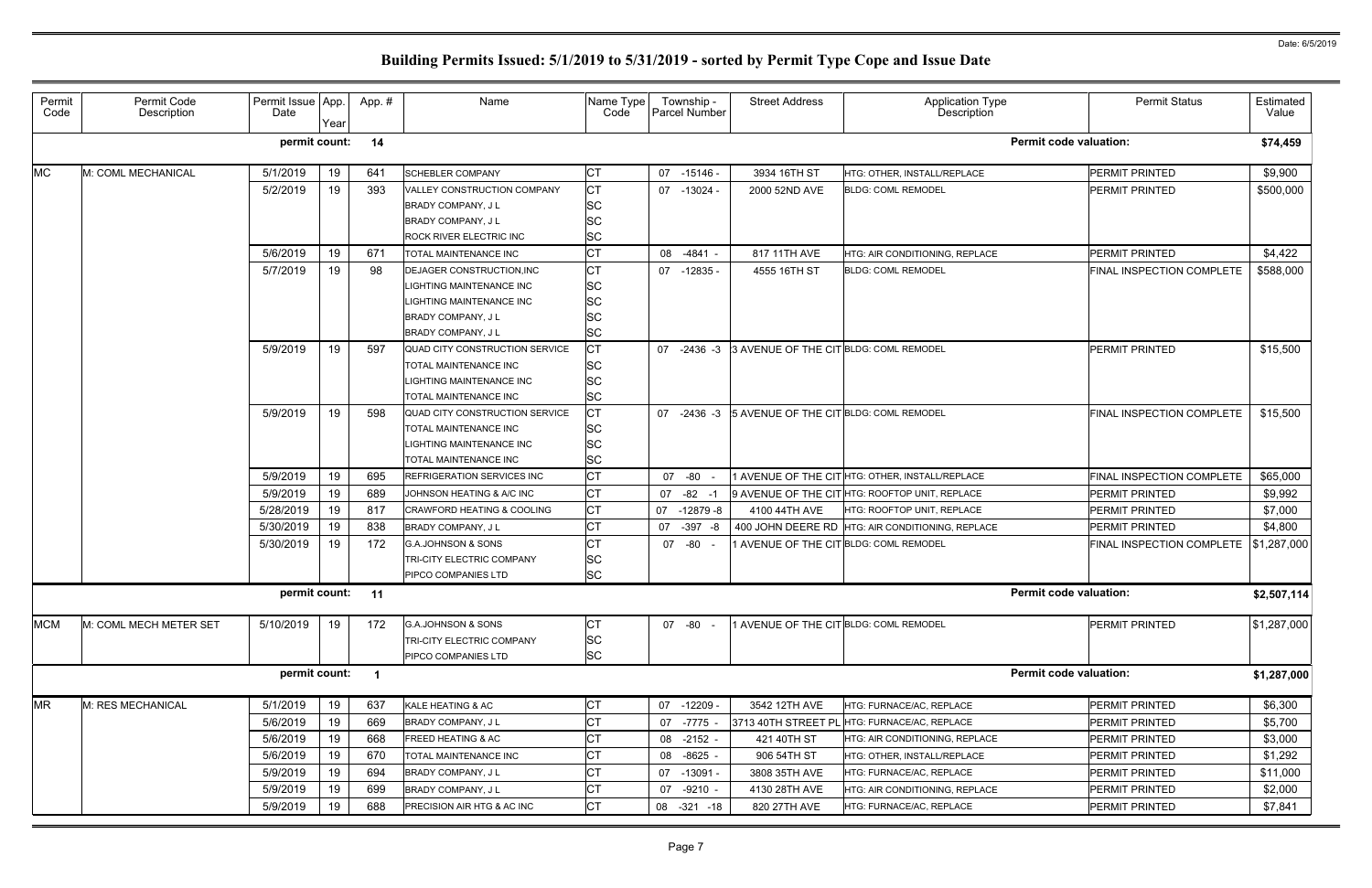| Permit<br>Code | Permit Code<br>Description | Permit Issue App.<br>Date | Year | App.# | Name                                              | Name Type<br>Code | Township -<br><b>Parcel Number</b> | <b>Street Address</b>                  | Application Type<br>Description                    | <b>Permit Status</b>          | Estimated<br>Value |
|----------------|----------------------------|---------------------------|------|-------|---------------------------------------------------|-------------------|------------------------------------|----------------------------------------|----------------------------------------------------|-------------------------------|--------------------|
| <b>MR</b>      | M: RES MECHANICAL          | 5/15/2019                 | 19   | 734   | <b>BRADY COMPANY, JL</b>                          |                   | 07 -12312 -                        | 3410 34TH ST                           | HTG: FURNACE/AC, REPLACE                           | <b>PERMIT PRINTED</b>         | \$8,000            |
|                |                            | 5/15/2019                 | 19   | 735   | WATSON PLBG & MECHANICAL INC                      | <b>CT</b>         | 07 - 359 -                         | 4717 34TH ST                           | HTG: FURNACE/AC, REPLACE                           | <b>PERMIT PRINTED</b>         | \$5,975            |
|                |                            | 5/17/2019                 | 19   | 752   | KLAUER HEATING & AC LTD                           | <b>CT</b>         | 08 -183 -12                        | 2504 1ST STREET CT                     | HTG: FURNACE/AC, REPLACE                           | <b>PERMIT PRINTED</b>         | \$6,110            |
|                |                            | 5/21/2019                 | 19   | 770   | KALE HEATING & AC                                 |                   | 07 -6616 -                         | 3724 15TH AVE                          | HTG: FURNACE/AC, NEW                               | PERMIT PRINTED                | \$4,254            |
|                |                            | 5/21/2019                 | 19   | 769   | <b>BRADY COMPANY, JL</b>                          | <b>CT</b>         | 08 -1215 -                         | 1519 11TH AVE                          | HTG: AIR CONDITIONING, REPLACE                     | <b>PERMIT PRINTED</b>         | \$3,000            |
|                |                            | 5/24/2019                 | 19   | 791   | KALE HEATING & AC                                 | <b>CT</b>         | 07 -41 -E                          | 1308 53RD ST                           | HTG: AIR CONDITIONING, REPLACE                     | <b>PERMIT PRINTED</b>         | \$4,352            |
|                |                            | 5/24/2019                 | 19   | 792   | PRECISION AIR HTG & AC INC                        | СT                | 08 -1880 -                         | 1429 18TH AVE                          | HTG: FURNACE/AC, REPLACE                           | <b>PERMIT PRINTED</b>         | \$7,197            |
|                |                            | 5/24/2019                 | 19   | 794   | CRAWFORD HEATING & COOLING                        | <b>CT</b>         | 08 -5131 -                         | 519 20TH AVE                           | HTG: BOILER/FURNACE, REPLACE                       | <b>PERMIT PRINTED</b>         | \$7,300            |
|                |                            | 5/28/2019                 | 19   | 811   | PETERSEN PLUMBING AND HEATING                     | CТ                | 07 -10994                          |                                        | 3706 39TH STREET CT HTG: AIR CONDITIONING, REPLACE | PERMIT PRINTED                | \$4,494            |
|                |                            | 5/28/2019                 | 19   | 813   | TOTAL MAINTENANCE INC                             | <b>CT</b>         | $07 - 11628$                       | 3518 37TH AVE                          | HTG: AIR CONDITIONING, REPLACE                     | <b>PERMIT PRINTED</b>         | \$3,762            |
|                |                            | 5/28/2019                 | 19   | 814   | TOTAL MAINTENANCE INC                             | <b>CT</b>         | 07 -1196                           | 2960 15TH AVE                          | HTG: AIR CONDITIONING, REPLACE                     | <b>PERMIT PRINTED</b>         | \$6,423            |
|                |                            | 5/28/2019                 | 19   | 816   | HORNBUCKLE HEATING & AC                           | СT                | 07 -14113 -                        |                                        | 406 34TH AVENUE B C HTG: FURNACE/AC, REPLACE       | <b>PERMIT PRINTED</b>         | \$5,975            |
|                |                            | 5/28/2019                 | 19   | 812   | <b>BRADY COMPANY, JL</b>                          | <b>CT</b>         | 07 -145 -9                         | 950 33RD AVE                           | HTG: AIR CONDITIONING, REPLACE                     | <b>PERMIT PRINTED</b>         | \$2,500            |
|                |                            | 5/28/2019                 | 19   | 815   | <b>BRADY COMPANY, JL</b>                          | <b>CT</b>         | 07 -2250 -                         | 2427 27TH ST                           | HTG: FURNACE/AC, REPLACE                           | <b>PERMIT PRINTED</b>         | \$17,000           |
|                |                            | 5/30/2019                 | 19   | 837   | <b>SCHEBLER COMPANY</b>                           | СT                | 07 -10726                          | 3449 52ND ST                           | HTG: FURNACE/AC, REPLACE                           | <b>PERMIT PRINTED</b>         | \$3,703            |
|                |                            | 5/30/2019                 | 19   | 828   | RAGAN COMPANY                                     | <b>CT</b>         | 08 -8294                           | 1924 6TH AVE                           | HTG: CHIMNEY, INSTALL                              | <b>PERMIT PRINTED</b>         | \$500              |
|                |                            | 5/30/2019                 | 19   | 839   | <b>SCHEBLER COMPANY</b>                           | <b>CT</b>         | 08 -9162 -                         | 710 43RD ST                            | HTG: FURNACE/AC, REPLACE                           | <b>PERMIT PRINTED</b>         | \$7,255            |
|                |                            | permit count:             |      | 24    |                                                   |                   |                                    |                                        |                                                    | <b>Permit code valuation:</b> | \$134,933          |
| PC             | P: COML PLUMBING           | 5/1/2019                  | 19   | 597   | QUAD CITY CONSTRUCTION SERVICE                    | <b>CT</b>         | 07 -2436 -3                        | 3 AVENUE OF THE CIT BLDG: COML REMODEL |                                                    | <b>PERMIT PRINTED</b>         | \$15,500           |
|                |                            |                           |      |       | TOTAL MAINTENANCE INC                             | SC                |                                    |                                        |                                                    |                               |                    |
|                |                            |                           |      |       | IGHTING MAINTENANCE INC                           | SC                |                                    |                                        |                                                    |                               |                    |
|                |                            |                           |      |       | TOTAL MAINTENANCE INC                             | SC                |                                    |                                        |                                                    |                               |                    |
|                |                            | 5/1/2019                  | 19   | 598   | QUAD CITY CONSTRUCTION SERVICE                    | CТ                | 07 -2436 -3                        | 5 AVENUE OF THE CIT BLDG: COML REMODEL |                                                    | FINAL INSPECTION COMPLETE     | \$15,500           |
|                |                            |                           |      |       | TOTAL MAINTENANCE INC<br>LIGHTING MAINTENANCE INC | SC                |                                    |                                        |                                                    |                               |                    |
|                |                            |                           |      |       | [OTAL MAINTENANCE INC                             | SC<br>SC          |                                    |                                        |                                                    |                               |                    |
|                |                            | 5/2/2019                  | 19   | 393   | VALLEY CONSTRUCTION COMPANY                       |                   | 07 -13024 -                        | 2000 52ND AVE                          | <b>BLDG: COML REMODEL</b>                          | PERMIT PRINTED                | \$500,000          |
|                |                            |                           |      |       | BRADY COMPANY, JL                                 | SC                |                                    |                                        |                                                    |                               |                    |
|                |                            |                           |      |       | BRADY COMPANY, JL                                 | SC                |                                    |                                        |                                                    |                               |                    |
|                |                            |                           |      |       | ROCK RIVER ELECTRIC INC                           | <b>SC</b>         |                                    |                                        |                                                    |                               |                    |
|                |                            | 5/7/2019                  | 19   | 98    | DEJAGER CONSTRUCTION, INC                         | СT                | 07 -12835 -                        | 4555 16TH ST                           | <b>BLDG: COML REMODEL</b>                          | FINAL INSPECTION COMPLETE     | \$588,000          |
|                |                            |                           |      |       | LIGHTING MAINTENANCE INC                          | SC                |                                    |                                        |                                                    |                               |                    |
|                |                            |                           |      |       | LIGHTING MAINTENANCE INC                          | SC                |                                    |                                        |                                                    |                               |                    |
|                |                            |                           |      |       | BRADY COMPANY, JL                                 | SC                |                                    |                                        |                                                    |                               |                    |
|                |                            |                           |      |       | BRADY COMPANY, JL                                 | SC                |                                    |                                        |                                                    |                               |                    |
|                |                            | 5/9/2019                  | 19   | 648   | MIDWEST COMPLETE CONSTRUCTION                     | СT                | 07 -10841 -                        | 3113 41ST ST                           | <b>BLDG: COML REMODEL</b>                          | <b>PERMIT PRINTED</b>         | \$39,300           |
|                |                            |                           |      |       | PETERSEN PLUMBING AND HEATING                     | SC                |                                    |                                        |                                                    |                               |                    |
|                |                            |                           |      |       | TRI-CITY ELECTRIC COMPANY                         | <b>SC</b>         |                                    |                                        |                                                    |                               |                    |
|                |                            | 5/24/2019                 | 19   | 432   | BIG DOG CONSTRUCTION CO INC                       | <b>CT</b>         | 08 -1955 -                         |                                        | 1806 15TH STREET PL BLDG: MISC STRUCTURE           | <b>PERMIT PRINTED</b>         | \$122,000          |
|                |                            |                           |      |       | PETERSEN PLUMBING AND HEATING                     | SC                |                                    |                                        |                                                    |                               |                    |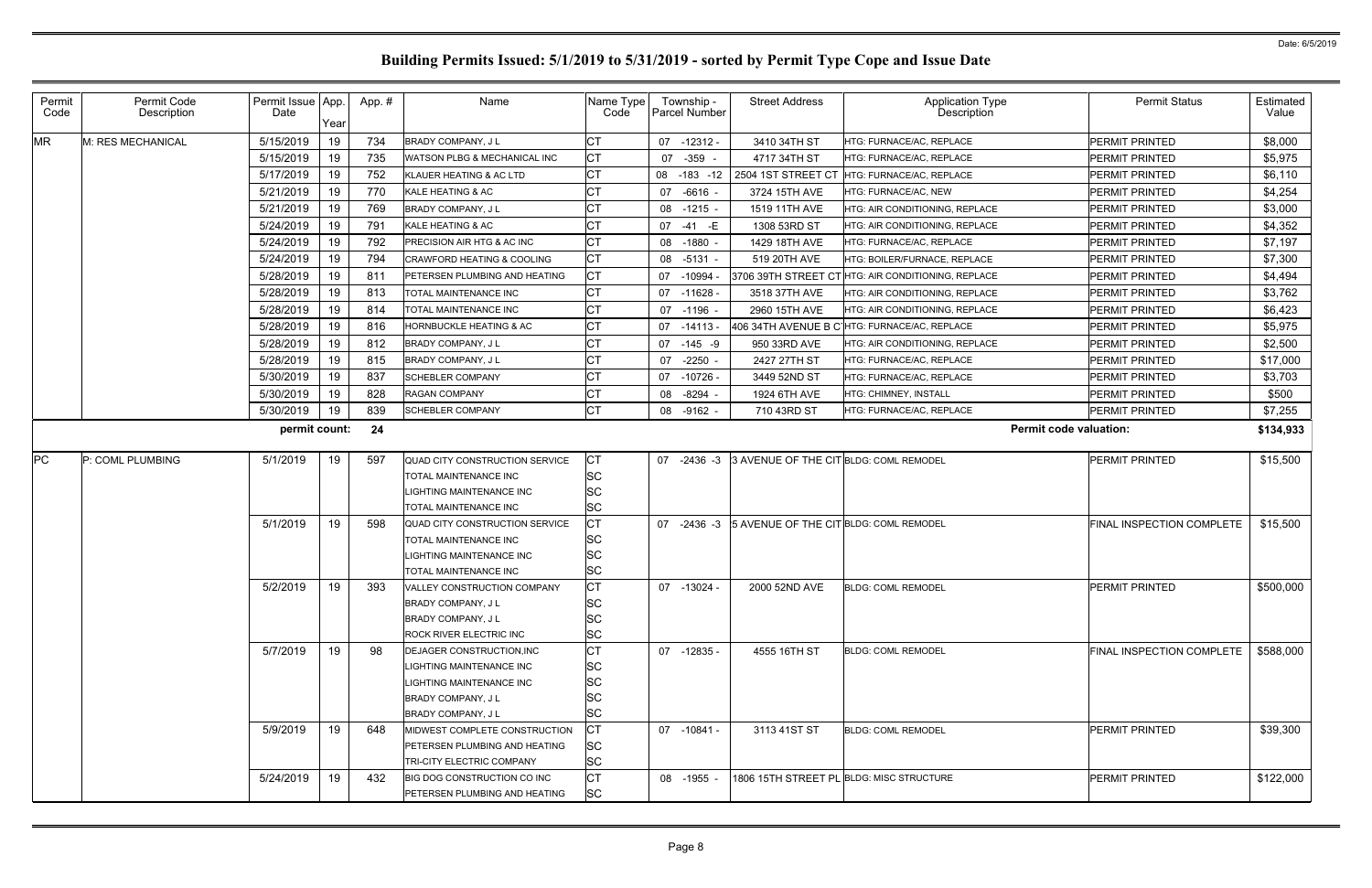| Permit<br>Code   | Permit Code<br>Description   | Permit Issue App.<br>Date | Year     | App.#            | Name                                                                                  | Name Type<br>Code      | Township -<br><b>Parcel Number</b> | <b>Street Address</b>                  | <b>Application Type</b><br>Description                             | <b>Permit Status</b>                        | Estimated<br>Value |
|------------------|------------------------------|---------------------------|----------|------------------|---------------------------------------------------------------------------------------|------------------------|------------------------------------|----------------------------------------|--------------------------------------------------------------------|---------------------------------------------|--------------------|
| PC               | P: COML PLUMBING             | 5/28/2019                 | 19       | 579              | OLDE TOWN ROOFING<br>PETERSEN PLUMBING AND HEATING                                    | СT<br>SC               | 07 -354 -B                         | 4506 27TH ST                           | BLDG:COML/NEW, SERVICE STATION/REPAIR GARAGE                       | <b>PERMIT PRINTED</b>                       | \$360,000          |
|                  |                              | 5/28/2019                 | 19       | 717              | <b>ESTES CONSTRUCTION</b><br>PETERSEN PLUMBING AND HEATING<br><b>CRAWFORD COMPANY</b> | СT<br>SC<br><b>SC</b>  | 07 -397 -8                         | 500 JOHN DEERE RD BLDG: COML REMODEL   |                                                                    | <b>PERMIT PRINTED</b>                       | \$188,875          |
|                  |                              | permit count:             |          | 8                |                                                                                       |                        |                                    |                                        | <b>Permit code valuation:</b>                                      |                                             | \$1,829,175        |
| PCR <sub>6</sub> | P: RES GAS MTR RECONCT (6 MO | 5/21/2019                 | 19       | 775              | <b>BLONDELL PLUMBING SERVICES</b>                                                     | <b>CT</b>              | 08 -1354                           | 2238 BARNARD CT                        | PLBG: GAS MTR RECONNECT AFTER 6 MONTHS                             | FINAL INSPECTION COMPLETE                   | \$400              |
|                  |                              | permit count:             |          | -1               |                                                                                       |                        |                                    |                                        | <b>Permit code valuation:</b>                                      |                                             | \$400              |
| <b>PCWH</b>      | P: COML WATER HEATER         | 5/6/2019                  | 19       | 673              | <b>ERICKSON PLUMBING</b>                                                              | <b>CT</b>              | 07<br>$-2385 -2$                   | 3001 41ST ST                           | PLBG: WATER HEATER                                                 | <b>PERMIT PRINTED</b>                       | \$900              |
| permit count:    |                              |                           |          |                  |                                                                                       |                        |                                    |                                        | <b>Permit code valuation:</b>                                      |                                             | \$900              |
| <b>PCX</b>       | P: COML EXCAVATION           | 5/13/2019                 | 19       | 705              | <b>ENNY DESANTIAGO PLUMBING</b>                                                       | <b>CT</b>              | 07 -13023                          | 2100 52ND AVE                          | PLBG: SEWER REPAIR                                                 | FINAL INSPECTION COMPLETE                   | \$2,300            |
|                  |                              | 5/15/2019                 | 19       | 732              | <b>BLONDELL PLUMBING SERVICES</b>                                                     | <b>CT</b>              | 08 -8271 -                         | 515 18TH ST                            | <b>PLBG: DISCONNECT WATER &amp; SEWER SERVICE</b>                  | FINAL INSPECTION COMPLETE                   | \$2,000            |
|                  |                              | permit count:             |          | $\boldsymbol{2}$ |                                                                                       |                        |                                    |                                        | <b>Permit code valuation:</b>                                      |                                             | \$4,300            |
| <b>PDR</b>       | P: RES DISCONNECT SWR/WTR S  | 5/16/2019                 | 19       | 716              | <b>QUAD CITY PLUMBING</b>                                                             | <b>CT</b>              | 08 -5827 -                         | 387 11TH ST                            | PLBG: DISCONNECT WATER & SEWER SERVICE                             | FINAL INSPECTION COMPLETE                   | \$2,500            |
|                  |                              | permit count:             |          |                  |                                                                                       |                        |                                    |                                        | <b>Permit code valuation:</b>                                      |                                             | \$2,500            |
| PR               | P: RES PLUMBING              | 5/6/2019                  | 19       | 674              | CRAWFORD COMPANY                                                                      | <b>CT</b>              | 07 -5643 -                         | 2309 45TH ST                           | PLBG: INSTALLATION, RESIDENTIAL                                    | <b>PERMIT PRINTED</b>                       | \$500              |
|                  |                              | 5/6/2019                  | 19       | 628              | HABITAT FOR HUMANITY-QC                                                               | <b>CT</b>              | 08 -2526 -                         | 433 5TH AVE                            | <b>BLDG: RES MAINTENANCE/REPAIR</b>                                | <b>PERMIT PRINTED</b>                       | \$16,000           |
|                  |                              |                           |          |                  | RIVER BEND PLUMBING SERVICES L                                                        | SC                     |                                    |                                        |                                                                    |                                             |                    |
|                  |                              |                           |          |                  | H A ELECTRIC COMPANY                                                                  | <b>SC</b>              |                                    |                                        |                                                                    |                                             |                    |
|                  |                              | 5/6/2019                  | 19       | 462              | HABITAT FOR HUMANITY-QC                                                               | CT                     | 08 -2794 -                         | <b>211 4TH AVE</b>                     | <b>BLDG: RES REMODEL</b>                                           | <b>PERMIT PRINTED</b>                       | \$13,000           |
|                  |                              |                           |          |                  | RIVER BEND PLUMBING SERVICES L                                                        | SC                     |                                    |                                        |                                                                    |                                             |                    |
|                  |                              |                           |          |                  | <b>HA ELECTRIC COMPANY</b>                                                            | SC                     |                                    |                                        |                                                                    |                                             |                    |
|                  |                              | 5/15/2019<br>5/15/2019    | 19       | 733              | NORTHWEST MECHANICAL                                                                  | <b>CT</b>              | 07 -9663 -                         | 2470 53RD ST                           | PLBG: INSTALLATION, RESIDENTIAL                                    | <b>PERMIT PRINTED</b>                       | \$1,400            |
|                  |                              | 5/16/2019                 | 19       | 729<br>738       | <b>BLONDELL PLUMBING SERVICES</b><br>CRAWFORD COMPANY                                 | <b>CT</b><br><b>CT</b> | 08 -2526 -                         | 433 5TH AVE                            | PLBG: INSTALLATION, RESIDENTIAL<br>PLBG: INSTALLATION, RESIDENTIAL | <b>PERMIT PRINTED</b>                       | \$3,500            |
|                  |                              | 5/28/2019                 | 19<br>19 | 821              | <b>CRAWFORD COMPANY</b>                                                               | <b>CT</b>              | 07 -5634 -<br>08 -4179 -           | 2306 45TH ST                           | 2332 18TH AVENUE A PLBG: INSTALLATION, RESIDENTIAL                 | FINAL INSPECTION COMPLETE<br>PERMIT PRINTED | \$500<br>\$3,900   |
|                  |                              | permit count:             |          | $\overline{7}$   |                                                                                       |                        |                                    |                                        | <b>Permit code valuation:</b>                                      |                                             | \$38,800           |
| PRI              | P: RES PLBG INVESTIGATION    | 5/30/2019                 | 19       | 829              | PROPERTY OWNER                                                                        | <b>CT</b>              | 07 -7381 -1                        | 5112 27TH AVE                          | <b>INVESTIGATION</b>                                               | PERMIT PRINTED                              | \$0                |
|                  |                              | permit count:             |          | $\mathbf{1}$     |                                                                                       |                        |                                    |                                        | <b>Permit code valuation:</b>                                      |                                             | \$0                |
| <b>PRWH</b>      | P: RES WATER HEATER          | 5/1/2019                  | 19       | 638              | WATSON PLUMBING AND MECHANICAL                                                        | IСТ                    | 07 -8194 -                         | 5333 28TH AVE                          | <b>PLBG: WATER HEATER</b>                                          | PERMIT PRINTED                              | \$500              |
|                  |                              | 5/1/2019                  | 19       | 640              | PETERSEN PLUMBING AND HEATING                                                         | <b>CT</b>              | 08 -517 -A                         | 3551 6TH AVE                           | <b>PLBG: WATER HEATER</b>                                          | <b>PERMIT PRINTED</b>                       | \$4,000            |
|                  |                              | 5/1/2019                  | 19       | 639              | WATSON PLUMBING AND MECHANICAL                                                        | <b>CT</b>              | 08 -6178 -                         | 729 43RD ST                            | <b>PLBG: WATER HEATER</b>                                          | PERMIT PRINTED                              | \$500              |
|                  |                              | 5/6/2019                  | 19       | 662              | <b>BLONDELL PLUMBING SERVICES</b>                                                     | <b>CT</b>              | 07 -11569 -                        | 5419 11TH AVENUE A                     | <b>PLBG: WATER HEATER</b>                                          | <b>PERMIT PRINTED</b>                       | \$1,000            |
|                  |                              | 5/6/2019                  | 19       | 664              | TOTAL MAINTENANCE INC                                                                 | <b>CT</b>              | 07 -5729 -                         | 1889 24TH AVENUE CT PLBG: WATER HEATER |                                                                    | PERMIT PRINTED                              | \$1,206            |